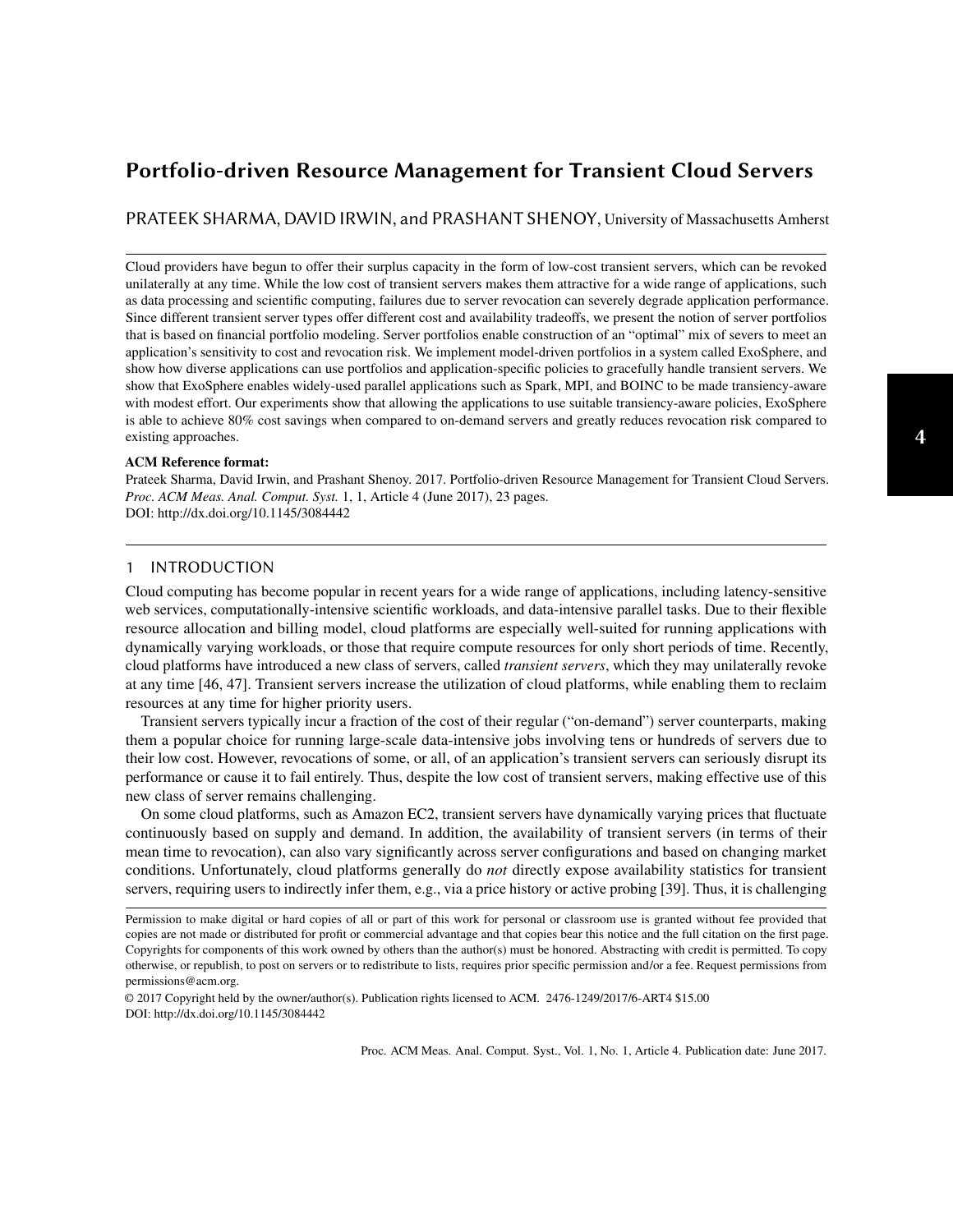#### 4:2 • Prateek Sharma, David Irwin, and Prashant Shenoy

for a cloud application to judiciously select the most appropriate server configuration based on historical pricing or availability data to satisfy its needs. The problem is compounded by the large number of transient server configurations available to applications—there are over 2500 distinct types of transient servers in EC2 and over 300 in Google's cloud platform. Recent research suggests that mitigating revocation risk requires a parallel application to diversify across multiple transient server types, which further complicates decision making [\[43\]](#page-21-3).

The preemptible nature of transient servers also imposes new requirements on cloud applications. Specifically, applications must determine whether and how to save their computation's intermediate state to gracefully handle server revocations, which are akin to server failures. Further, they must also define recovery policies to determine how to re-acquire new transient servers upon revocation, and how to restore state and resume their computation on these new servers. Different applications, such as Spark, MapReduce, and MPI, also have different tolerances to revocations, and require different application-specific mechanisms to handle revocations and their subsequent recovery. However, prior research has largely focused on separately designing custom modifications to support transiency for each narrow class of application [\[36,](#page-21-4) [43,](#page-21-3) [57\]](#page-22-1).

To address this problem, we introduce a model-driven framework called *server portfolios*. Portfolios represent a virtual cloud cluster composed of a mix of transient server types with a configurable cost and availability depending on the application's tolerance to revocation risk and price sensitivity. Our portfolio model derives from Modern Portfolio Theory in financial economics [\[37,](#page-21-5) [38\]](#page-21-6), which enables investors to methodically construct a financial portfolio from a large number of underlying assets with various risks and rewards.

The flexibility and explicit risk-awareness that portfolios offer is not provided by prior work on transient server selection. A majority of prior work [\[19,](#page-20-0) [25,](#page-20-1) [49,](#page-21-7) [59\]](#page-22-2) on transient servers solves the problem of choosing *one* server type (among the hundreds that cloud providers offer). Choosing *multiple* server types has received relatively little attention, and mostly relies on application-specific, ad-hoc approaches to optimize either cost or revocation-risk [\[43\]](#page-21-3). In contrast, portfolios are a *general* technique that allow server selection for a wide range of risk tolerances and application preferences.

We use portfolio modeling as part of the design of an application-independent framework for supporting transiency, called ExoSphere. ExoSphere uses portfolio modeling to expose virtual clusters of transient servers of different types to different applications. Along with portfolio modeling, ExoSphere also supports custom application-specific policies for handling transiency. In particular, ExoSphere adopts an Exokernel approach [\[27\]](#page-21-8) by exposing a set of basic mechanisms that are common to all transiency-enabled applications. These mechanisms can be used by applications to design policies for handling revocations, saving state, and performing recovery. Thus, ExoSphere's mechanisms simplify modifying distributed applications to effectively run on transient servers.

Although ExoSphere's design is general, its implementation builds on existing cluster managers, which often serve as the "operating system" for data centers and support multiple concurrent distributed applications, e.g., Spark and Hadoop. These systems, including Mesos [\[32\]](#page-21-9) and Kubernetes [\[6\]](#page-20-2), support a wide range of applications by exposing a core set of functions related to resource allocation, revocation, and scheduling. ExoSphere adapts and extends these functions to implement its portfolio abstraction and application-facing APIs. By using an existing cluster manager (Mesos), ExoSphere makes a useful practical contribution by extending it to run on transient cloud servers. In designing and implementing ExoSphere, this paper makes the following contributions:

Portfolio Modeling. We introduce a portfolio model for selecting transient cloud servers, and show how it can be used by different applications to create virtual clusters with configurable cost and revocation risk. Our portfolio model adapts and extends concepts from financial portfolio modeling to select a diverse set of servers for a distributed application. We show how portfolios allow applications to explicitly navigate the risk versus reward tradeoff.

Risk Management Framework. In addition to providing applications with model-driven portfolios, ExoSphere also allows applications to define transiency-specifc policies for managing server revocation risk. We show that these policies for handling transiency are inherently application-specific, and depend on a particular application's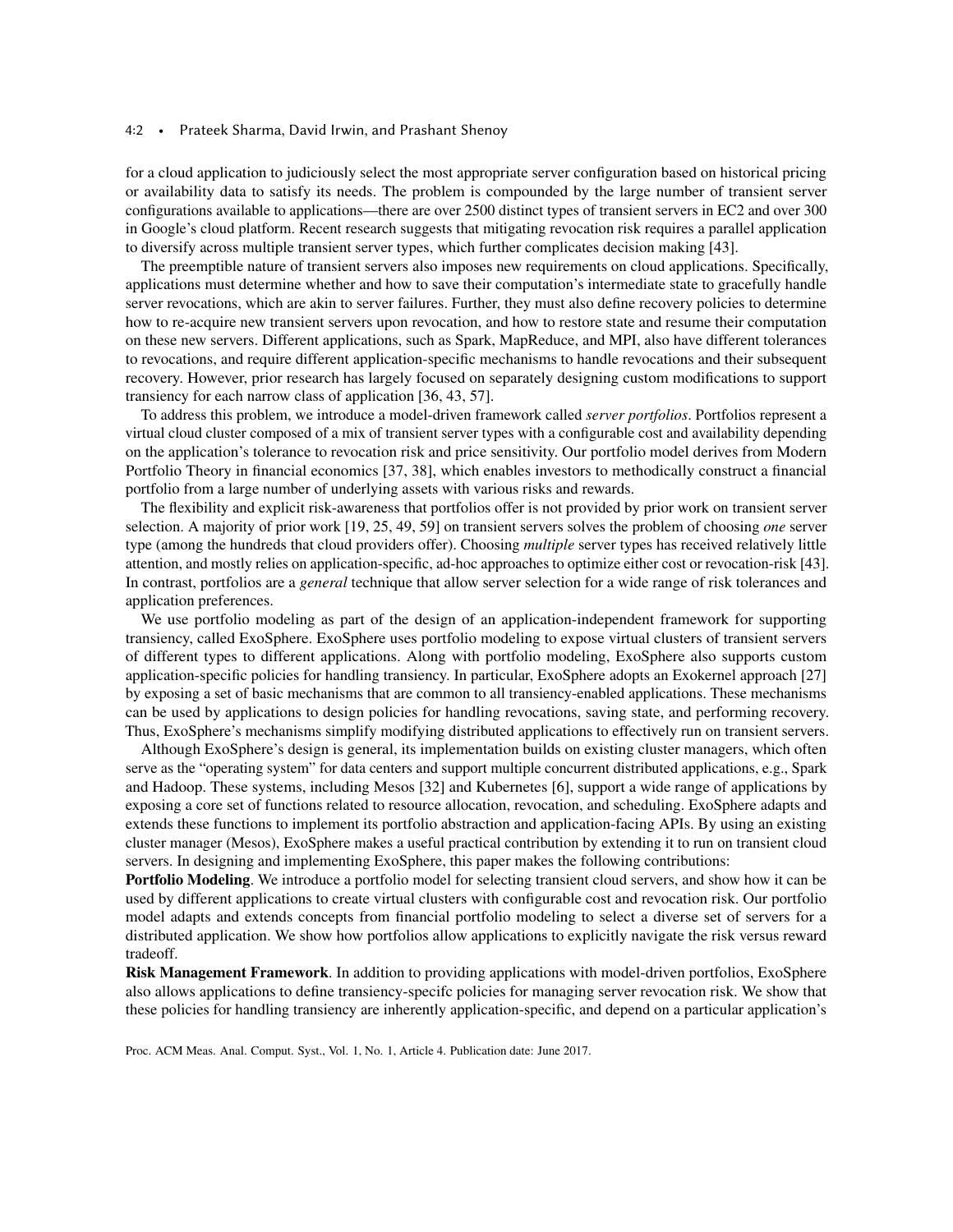<span id="page-2-0"></span>

Fig. 1. EC2 spot prices for three servers over May 2015.



Fig. 2. Heat-map of covariances of spot prices of markets in the EC2 US-east-1 region. Significant number of markets are weakly and negatively correlated.

workload and risk tolerance. We distill a general set of transiency-specific policies and mechanisms into a welldefined API that it exposes to applications. Applications then implement various policies in handler functions defined in the API, which are triggered based on changing market conditions, e.g., when prices increase or a revocation occurs.

Implementation and Evaluation. Finally, we implement ExoSphere by extending Mesos, integrate it with EC2's spot market, and use it to implement transiency-aware variants of multiple applications. We show that ExoSphere simplifies the development of these applications, while also improving their performance and decreasing their costs compared to prior approaches. For example, we show that ExoSphere is able to achieve 80% reduction in cost compared to using on-demand servers with a negligible risk of revocation.

# 2 BACKGROUND & MOTIVATION

In this section, we provide background on transient cloud servers and applications capable of exploiting them. Transient Cloud Servers. Traditional cloud servers are leased on an on-demand basis—cloud customers may request them when needed and the cloud platform provisions these servers until the customer relinquishes them. Since customer demand for cloud resources can be highly dynamic, the cloud platform needs to over-provision the aggregate server capacity to handle peak demand. Consequently, a significant portion of the cloud server capacity tends to be idle during non-peak periods. Cloud providers have begun to lease this surplus capacity at highly discounted prices to cost-sensitive customers. Doing so enables providers to earn revenue from otherwise idle resources. Such surplus servers are referred to as transient servers since the cloud provider can reclaim them from the customer at any time, e.g., when demand for standard on-demand servers begins to rise. Cloud providers typically provide a brief advance warning prior to preempting a transient server to enable the customer to gracefully shutdown the machine. The warning time currently ranges from two minutes in Amazon EC2 cloud to 30 seconds on Google's cloud platform.

Note that transient servers also arise internally in data centers, as cluster managers, such as Kubernetes, often include explicit support for background versus foreground tasks, such that background tasks are revoked if resources are needed for foreground tasks [\[6,](#page-20-2) [52\]](#page-21-10). While some prior work focuses on transient servers in this context, these internal dynamics are similar to the external dynamics of transient cloud servers, as they also arise from opportunistically leveraging idle resources. The key difference is that internal supply/demand dynamics are generally well-known by the data center, while the external supply/demand dynamics of transient cloud servers are only indirectly conveyed through price signals.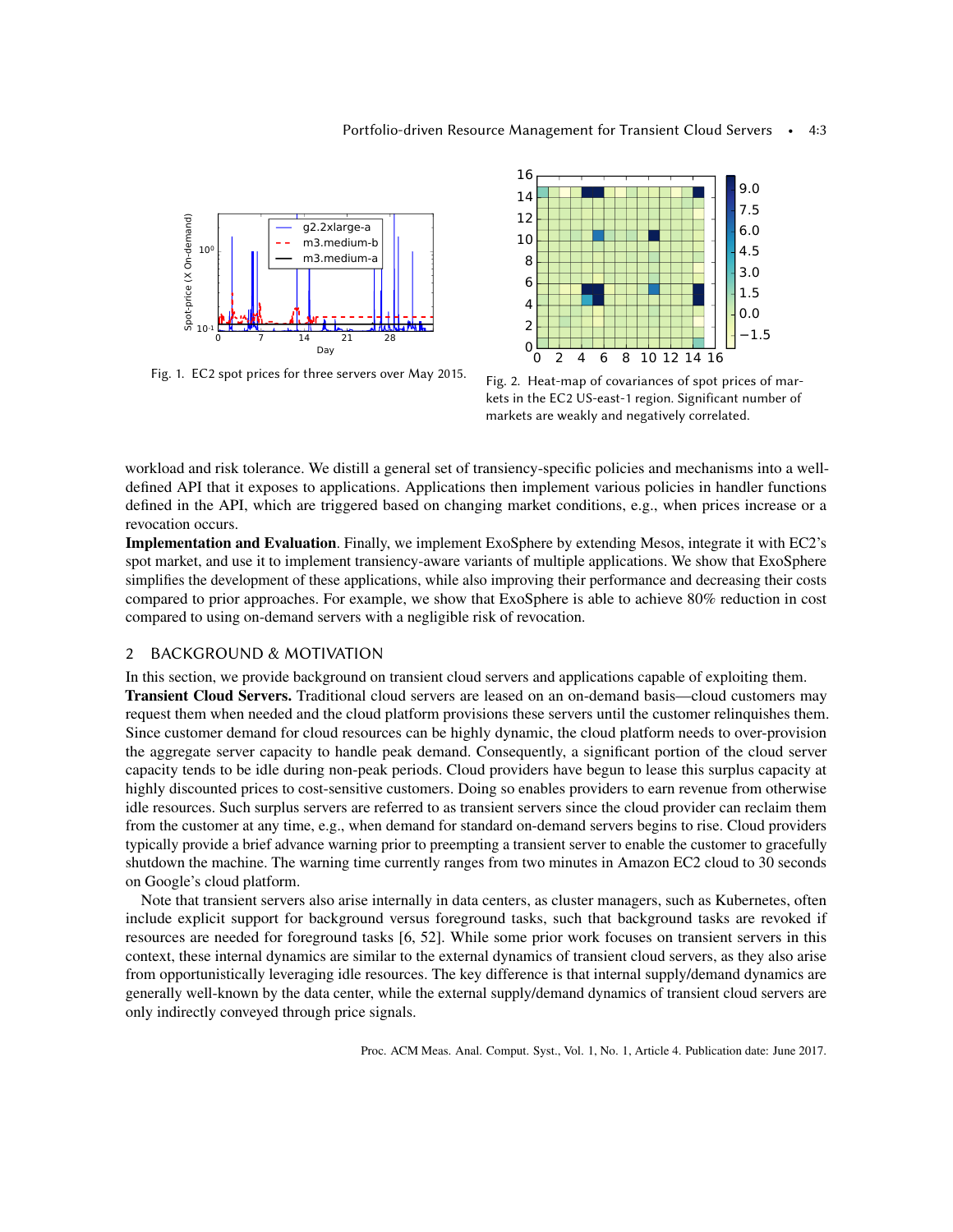#### 4:4 • Prateek Sharma, David Irwin, and Prashant Shenoy

Transient Server Pricing. Different cloud providers have employed different approaches for pricing transient servers. Google's transient servers, called preemptible instances [\[5\]](#page-20-3), offer a fixed 80% discount but also have a maximum lifetime of 24 hours (with the possibility of earlier preemption). In contrast, Amazon's transient servers (which are called spot instances [\[1\]](#page-20-4)) offer a variable discount—the price of spot instances varies continuously based on market supply and demand for each server type (Figure [1\)](#page-2-0). The customer specifies a maximum price (called a bid) that they are willing to pay when requesting spot servers. Amazon then runs a continuous sealed-bid multi-unit uniform price auction based off of the bids submitted, and determines a market price for the server [\[14\]](#page-20-5). If the market price increases above the bid price, then the server is immediately revoked after the warning period.

Since transient servers are surplus idle machines, the resources available in the transient server pool fluctuate continuously depending on the supply and demand of on-demand servers. Thus, whether a certain transient server is available depends on current market conditions. Furthermore, once allocated, the mean time to revocation may also vary over time. Importantly, cloud providers expose current prices for transient servers, but do not expose the surplus pool size or other availability metrics.

Transient Server Applications. Due to their preemptible nature, transient servers are typically not suitable for running interactive applications, such as web services, or any application that cannot tolerate downtime caused by server revocations. Batch-oriented disruption-tolerant applications are particularly well-suited for transient servers, since they can often tolerate longer completion times caused by occasional downtimes. A common scenario is to use tens or hundreds of transient servers to run highly parallel CPU-or-data-intensive applications at very low costs (when compared to standard on-demand server prices). However, if some fraction (or all) of the servers are revoked before the job has finished, the application has to resort to the following methods to resume computation.

The simplest approach (which is also the most wasteful) is to restart the entire job on new transient servers. Alternatively, if the data-intensive application supports checkpointing, then its state can also be checkpointed periodically and the job can be resumed from the most recent checkpoint after reacquiring lost servers. A final approach is to simply live migrate to new servers after receiving the revocation warning. However, migration is only feasible if an application's memory footprint is small enough to be completely copied before termination.

Making Applications Transiency-aware. To effectively use transient cloud servers to run parallel batch-oriented applications, we must address three key factors:

i) *Choosing the "right" server types*. Different server models offer different price and availability tradeoffs. Thus, server selection must consider the application's risk tolerance to revocation, as well servers' expected price, availability, and revocation frequency.

ii) *Choosing appropriate fault-tolerance mechanisms.* The revocation rates and delay-tolerance of the application influence the choice of fault-tolerance mechanisms such as checkpointing/restart, replication, or migration.

iii) *Recovering from server revocations*. If some fraction (or all) of an application's transient servers are revoked, the application must determine when and how many servers to reacquire and how to resume the computation via the chosen fault-tolerance mechanism.

In the rest of the paper, we present our model-driven portfolio framework for selecting transient servers and show how it can be used to run transiency-aware parallel applications. We also describe how ExoSphere can simplify the development of transiency-aware versions of applications, such as Spark, MPI, and BOINC with modest implementation overhead.

## 3 PORTFOLIO-DRIVEN SELECTION

A key factor in making effective use of transient servers is judiciously choosing the most appropriate server configuration for each application. Due to their preemptible nature and variable pricing, picking the "correct" server configuration is surprisingly complex in today's cloud platforms due to the following reasons:

Large number of potential choices. A typical cloud platform offers a large number of transient server markets. Amazon's EC2 cloud offers 2500 distinct markets, while Google Cloud Platform offers more than 300 markets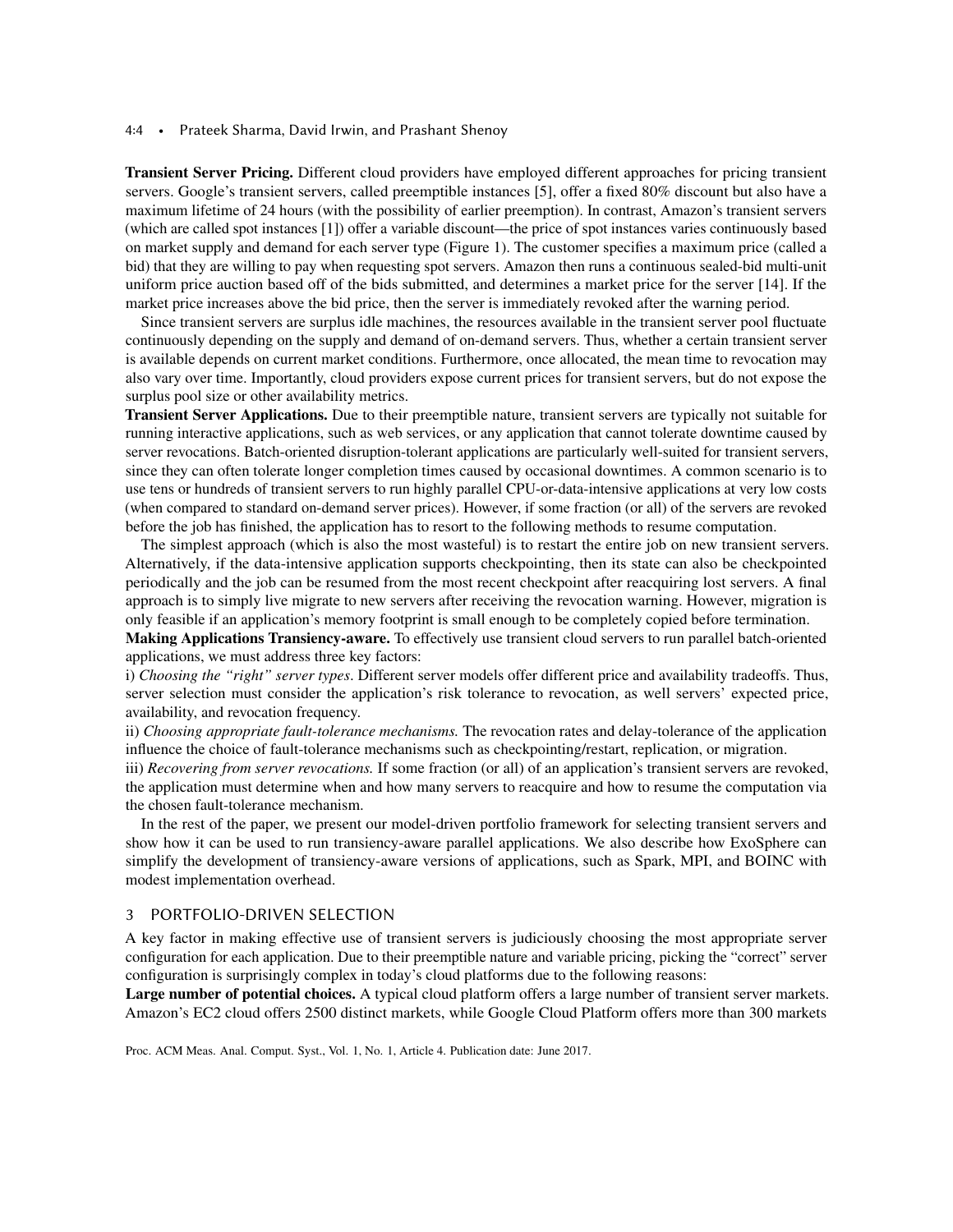for predefined machine types alone. Assuming an application imposes a certain base requirement on the desired per-server compute and memory capacity, it must still choose from a large number of feasible configurations.

Pricing idiosyncrasies. Cloud operators such as Amazon EC2 use demand-supply driven pricing to price their spot servers [\[10,](#page-20-6) [14\]](#page-20-5). Each server type has different demand-supply characteristics, and this can lead to some interesting idiosyncrasies, which can be seen in Figure [1.](#page-2-0) In this example, the m3.medium in availability zone a has the most stable prices, g2.2xlarge in the same availability zone has a lower average price but high variance, and the m3.medium in availability zone b has higher price than in zone a. The g2.2xlarge price spikes are not correlated with the other two servers. The example shows that smaller servers may occasionally be more heavily discounted than smaller servers, and that identical servers in two availability zones may also be discounted differently.

Importantly, choosing a server configuration based on price alone may yield sub-optimal results. For instance, server configurations with cheap prices may also see higher customer demand and consequently higher volatility and frequent revocations. Frequent revocations add substantial overheads to an application in terms of increasing checkpointing costs and adding recovery overheads. Instead, sometimes the choice of a slightly more expensive server configuration that sees a lower revocation rate may be a better choice and yield lower overall costs.

Revocation rates may also not be related to average prices—neither the willingness to pay higher prices (by using a higher bid) nor choosing higher priced configurations necessarily yield lower revocation rates [\[44\]](#page-21-11). It is not practical to expect applications to analyze detailed price histories and volatilities across hundreds of transient servers when choosing a server type.

Due to the challenges above, cloud providers such as Amazon have begun offering server selection tools. Amazon SpotFleet [\[3\]](#page-20-7) automatically replaces revoked servers. However, SpotFleet provides a limited choice in terms of the combinations of server configurations it offers, and does not alleviate many of the challenges above. While it enables applications to specify their combination of server configurations, it is up to applications to choose their specific server configuration. While tools, such as Amazon Spot Bid Advisor [\[2\]](#page-20-8), may help users in selecting servers based on price, they expose only coarse volatility information, e.g., low, medium, or high.

## 3.1 Reducing Risk through Diversification

We use two key insights for reducing server revocation risk for a distributed batch-oriented application. The *first insight* is to choose servers which have mean time between revocations (MTTR) that significantly exceed the expected job length. For example, if a batch job has an expected length of 5 hours, then it will have a higher probability of completion if it runs on a server with MTTR of 100 hours, when compared to running it on a server with MTTR of 10 hours. Thus, choosing server configurations where the MTTR is much greater than the job length also increases the chances of a job completing without any revocations.

Each transient server configuration in a cloud platform represents a *market* with its own supply and demand conditions. If a parallel batch-oriented job chooses homogeneous servers from a single cloud market, then any revocation event will cause *all* servers to be lost simultaneously (in Amazon's EC2 spot market, if the spot price rises above bid price, then all the servers with that bid-price are revoked.). Our *second insight* for reducing the impact of concurrent revocations is to choose a heterogeneous mix of transient servers drawn from multiple markets.

Empirical analysis indicates that price fluctuations across markets are largely uncorrelated with each other (Figure [2\)](#page-2-0). Thus, the revocation events in one market may not cause revocations in certain other markets, since surging demand and revocations in one market will not impact available capacity in other independent markets. As a result, use of a heterogeneous mix of transient servers drawn from independent or weakly correlated markets can mitigate the impact of revocations—since revocations now only impact a fraction of an application's servers. This enables jobs to make forward, albeit degraded, progress on the remaining transient servers.

However, constructing such a heterogeneous mix of servers from multiple markets is not trivial. It involves selecting transient servers that are "cheap" and yield high savings compared to their on-demand counterparts, yet at the same time we must minimize the risk of simultaneous revocations—if all markets fail simultaneously, there is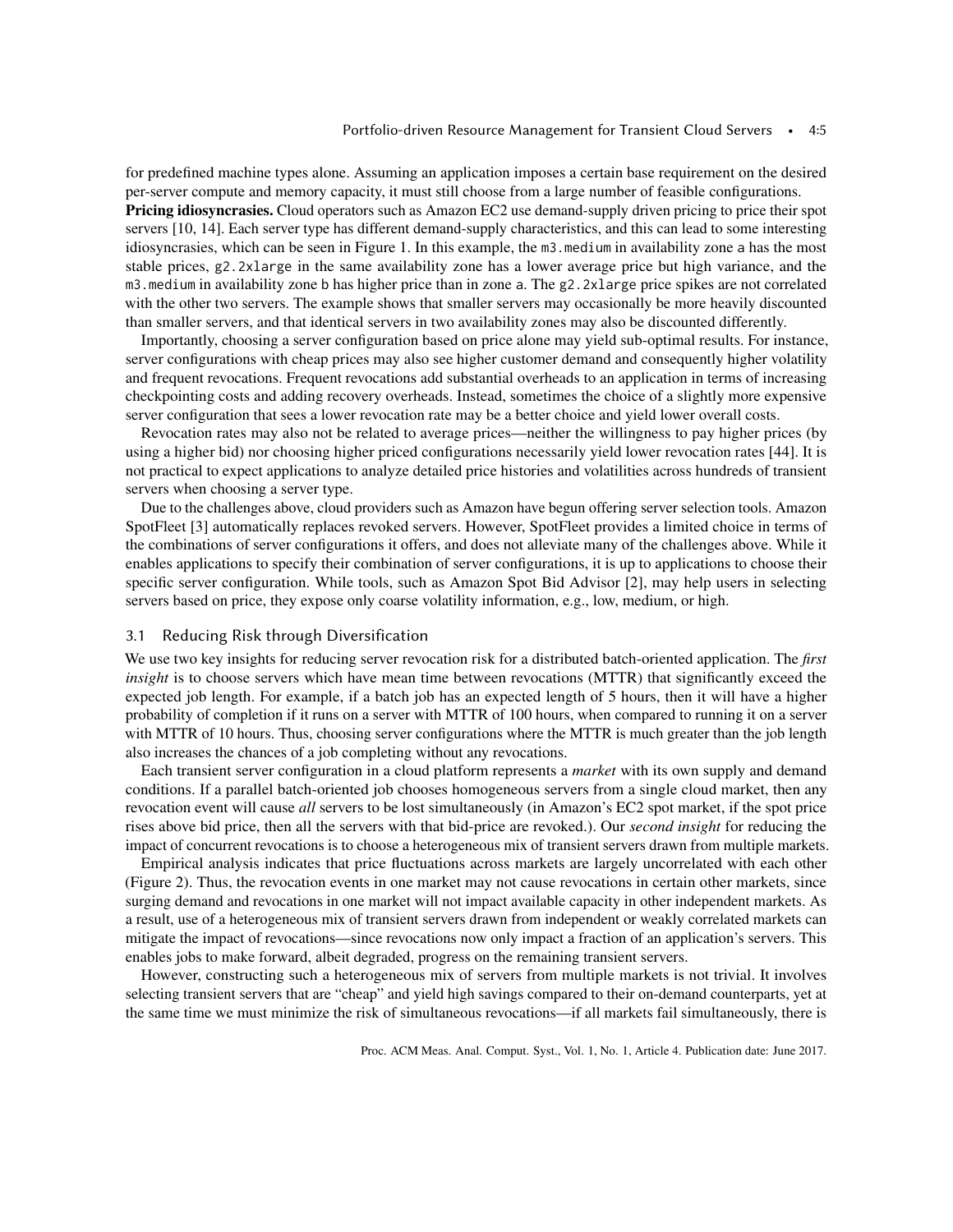#### 4:6 • Prateek Sharma, David Irwin, and Prashant Shenoy

little value in diversification. Thus we must satisfy two objectives: pick markets to minimize cost *and* minimize their failure correlation. The large number of possible markets (>2,500 spot markets on Amazon EC2), means that achieving this dual objective is intractable with ad-hoc techniques [\[45\]](#page-21-12) and heuristics [\[43\]](#page-21-3) that past work on multiple transient server selection has used. We describe our solution to this multiple server selection problem using portfolio theory next.

# 3.2 Server Portfolios

Intelligent server selection is key to minimizing the frequency and magnitude of disruptions seen by applications running on transient servers. To address this problem, we present *server portfolios*, a new model-driven framework to create virtual clusters composed of a mix of transient server types which offer flexible costs and availability.

Portfolios enable ExoSphere to construct a mix of cloud servers tailored to application needs. Server portfolios draw inspiration from finance [\[17,](#page-20-9) [37,](#page-21-5) [38\]](#page-21-6). Intuitively, a financial portfolio involves creating a suitable mix of financial investments for an investor that are drawn from an underlying mix of assets such as stocks, bonds, etc. The goal is to construct a mix that matches the investor's tolerance for risk and reward. The risk tolerance dictates whether the portfolio contains a more risky mix of high-reward assets, or a mix of lower-reward but lower-risk assets.

Similarly, server portfolios comprise a mix of transient servers that are drawn from an underlying mix of all transient server markets. Like financial assets, transient server markets exhibit different price and revocation characteristics. Some markets may have low prices but higher revocation rates, while others have higher, more stable, prices with infrequent revocations. Consequently, depending on the risk tolerance of an application, server portfolio construction involves maximizing the risk-adjusted returns by designing an appropriate mix of server markets.

ExoSphere instantiates the model-driven portfolio mechanism to create virtual clusters for applications. At startup time, applications specify their aggregate resource requirements (CPU-cores and memory) in the form of a resource vector  $\mathbf{r} = [r_{\text{cpu}}, r_{\text{mem}}]$ , and their risk tolerance<sup>[1](#page-5-0)</sup>. It then uses portfolio creation models and algorithms that are rooted in Modern Portfolio Theory [\[37,](#page-21-5) [38\]](#page-21-6) to construct a mix of servers for the application, as discussed next.

# 3.3 Model-driven Portfolio Construction

We now present ExoSphere's portfolio model, which is based on Modern Portfolio Theory<sup>[2](#page-0-0)</sup> from financial economics [\[17,](#page-20-9) [37,](#page-21-5) [38\]](#page-21-6). The goal in ExoSphere is to maximize *risk-adjusted returns* for each application, where the returns are the *cost savings* from using transient servers (over the on-demand prices), while risk is the application's tolerance to server revocation events. Formally, ExoSphere finds a suitable mix of transient servers that maximize the risk-adjusted expected return given by:

<span id="page-5-1"></span>
$$
E[\text{Return}] - \alpha \cdot \text{Risk} \tag{1}
$$

where *E*[Return] is the difference between the cost of an on-demand server and the expected cost of the transient server. To formally define *E*[Return], assume that the cloud platform offers servers in *n* distinct markets. Let  $D_i$ denote the on-demand price, and let *E*[*S<sup>i</sup>* ] denote the mean of the transient server price. Then,

$$
Return_i = 1 - \frac{E[S_i]}{D_i}
$$
 (2)

Let c denote the vector representing the returns for all *n* markets, where  $c = [Return_1, ..., Return_n]$ . Let  $x_i$  denote the fraction of servers from market *i* chosen in our portfolio ( $0 \le x_i \le 1$ ). Then  $\mathbf{x} = [x_1, \dots, x_n]$  denotes the portfolio

<span id="page-5-0"></span><sup>&</sup>lt;sup>1</sup>If available, the estimated job length can be provided, and only markets with MTTR  $>>$  job-length are considered.

<sup>&</sup>lt;sup>1</sup>Modern Portfolio Theory was first proposed in 1952 [\[37\]](#page-21-5) and remains the foundational basis for much of portfolio optimization in finance even today [\[38\]](#page-21-6).

Proc. ACM Meas. Anal. Comput. Syst., Vol. 1, No. 1, Article 4. Publication date: June 2017.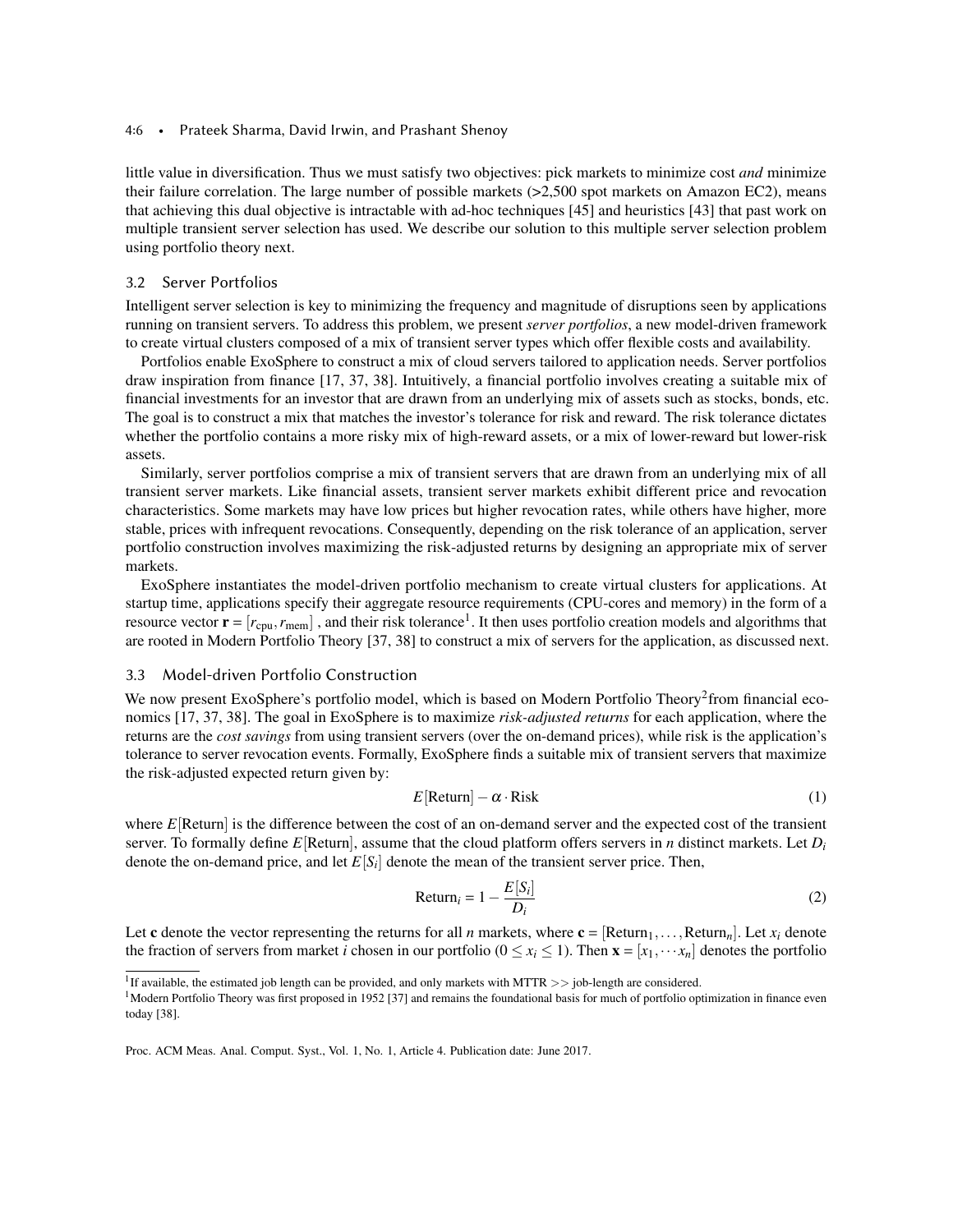allocation vector, and  $\mathbf{x}^T$  is its transpose. The effective expected return of a portfolio is then:

$$
E[\text{Return}] = \mathbf{c}\mathbf{x}^T \tag{3}
$$

The parameter  $\alpha$  (in Equation [1\)](#page-5-1) denotes the *risk-averseness* of the application or user. A low value of  $\alpha$ indicates that the application places lower emphasis on avoiding server revocation risk. Conversely, a high value of  $\alpha$  indicates that an application is highly risk-averse, and is willing to incur an extra cost for this. We also use the term risk tolerance to mean the inverse of risk-averseness.

To capture risk, we draw an analogy with financial portfolio selection, where investments are chosen such that their prices are not correlated. The rationale is that if one asset (say, a particular stock) sees a decline in price, then the other assets (e.g., a bond) are unlikely to see a concurrent decline. This way, we avoid large declines in the overall portfolio value.

In our case, we wish to select server markets with independent revocation events—thus if there is a revocation in one market, others will not see a concurrent revocation. This reduces the total number of allocated servers that are revoked. To do so, we define a covariance matrix V that captures pairwise correlations between all pairs of markets.  $V_{ij}$  is the correlation between markets *i*, *j*, and captures their simultaneous revocations. Higher values indicate that the two markets are highly correlated in their revocations, and the chances of closely spaced revocations are greater. We use this formulation to define the revocation risk of a portfolio as:

<span id="page-6-0"></span>
$$
Risk = \mathbf{x} \mathbf{V} \mathbf{x}^T \tag{4}
$$

Our portfolio construction problem can then be formulated as the following optimization problem:

Maximize: 
$$
\mathbf{c}\mathbf{x}^T - \alpha \mathbf{x} \mathbf{V} \mathbf{x}^T
$$
 (5)  
Subject to:  $\sum_{1}^{n} x_i = 1$   
 $\mathbf{x} \ge 0$ 

We can solve Equation [5](#page-6-0) for a wide range of risk-aversion parameters  $(\alpha)$  to compute the lowest-cost portfolios for any given risk. The expected returns and revocation risks of these portfolios are shown in Figure [3,](#page-7-0) which shows the expected cost savings for a range of revocation risks. As the revocation risk is reduced, so is the cost savings. We also see from Figure [3](#page-7-0) that expanding the candidate-set from r3 servers in the US-east-1 region to *all* the servers in the US-east-1 region results in a 1% increase in savings, and a 20-50% reduction in revocation risk. This occurs because a larger set of candidate markets both allows more freedom in choosing markets, and increases the number of markets with low correlations.

The effectiveness of the risk-averseness parameter can also be seen in Figure [4,](#page-7-0) which shows the distribution of servers in portfolios with different risk-averseness parameters. We can see that the portfolios become more diversified as the risk-averseness increases.

Constructing the covariance matrix. The covariance matrix V captures the pairwise correlation between markets. Our formulation allows multiple types of correlation to be used. The different correlation functions (and their corresponding V matrices) allows ExoSphere to adjust the portfolios to the users' perceptions of risk.

The first and most basic form of correlation is simply the correlation between the spot prices. In the case of Amazon EC2, we can use price histories of spot servers, which are publicly available, to compute the mean returns and the covariance matrix. That is, we compute the pairwise covariances by using spot prices to capture revocation events and using the standard covariance formulation. Let *X<sup>t</sup>* ,*Y<sup>t</sup>* denote the spot price of markets *X*,*Y* respectively at time *t*. Then the standard definition of covariance applies:

$$
V_{XY}^{price} = \frac{1}{T} \sum_{t=1}^{T} (X(t) - E[X])(Y(t) - E[Y])
$$
\n(6)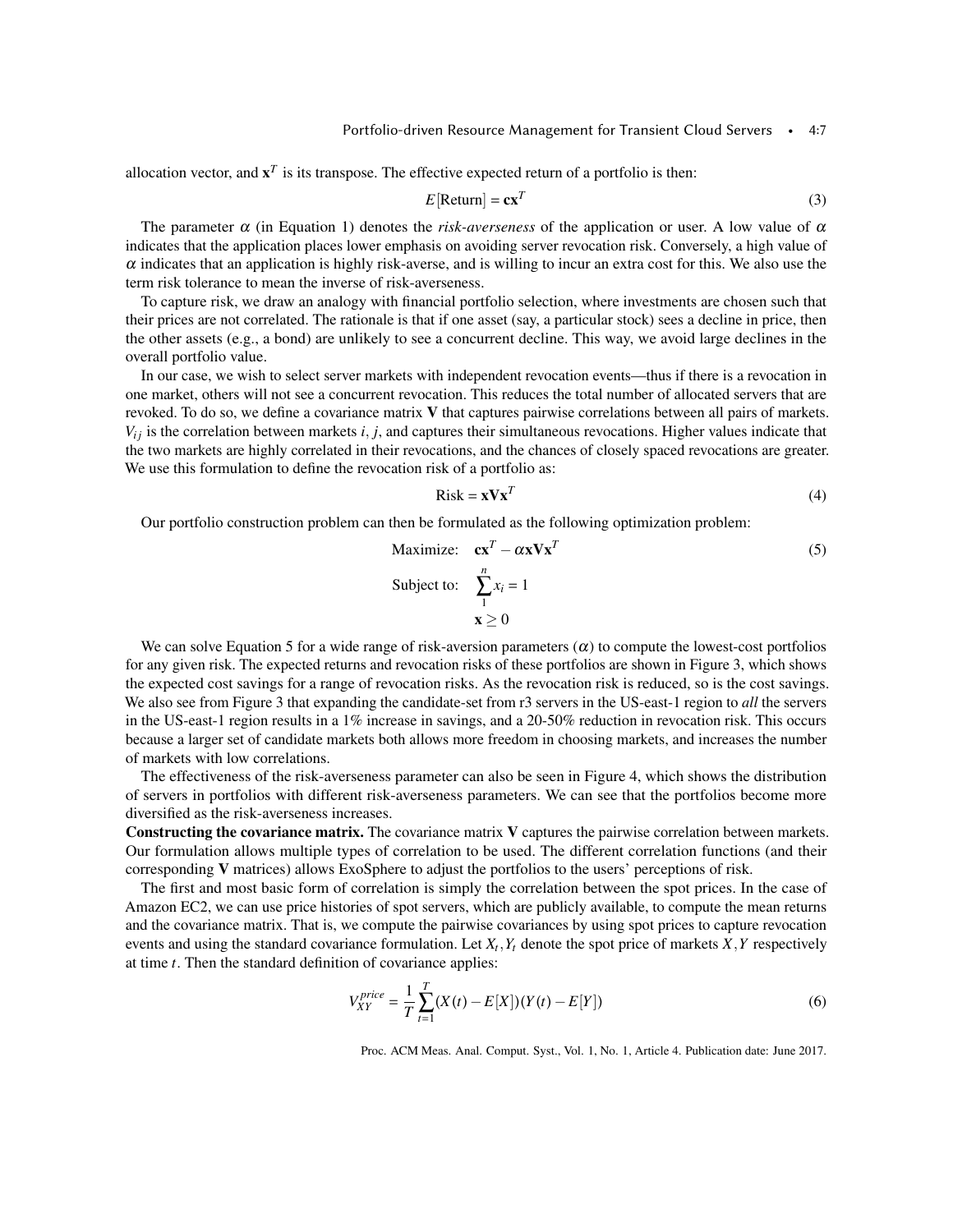<span id="page-7-0"></span>



Fig. 3. Cost savings and revocation risks of portfolios with different risk-averseness. Choosing a portfolio from a larger collection of servers (all US-east-1 vs. only r3-type servers) results in higher returns at lower risk.

Fig. 4. The effect of risk-averseness in portfolio diversity. A single market (r3-large-b) dominates the portfolio when  $\alpha$  = 0, but the portfolio's diversity increases with increasing risk-averseness.

This captures the correlation between the prices in different markets, and is useful metric for price sensitive users, since they may not want prices of all markets to increase simultaneously.

In transient server environments, simultaneous market revocations can lead to disruption of application availability or performance. To capture simultaneous revocation risk between two markets, we use the likelihood of simultaneous revocation. We again use the spot price traces to find simultaneous revocations between markets—we say that two markets have a simultaneous revocation if servers in those markets get revoked within a small time window (5 minutes). This allows us to define the entries in the covariance matrix using the probability of simultaneous revocations.

$$
V_{XY}^{revoc} = \text{Probability of simultaneous revocation of X, Y} \tag{7}
$$

Lastly, we also provide a hybrid risk formulation that captures both simultaneous revocations and changes in prices. We first transform the spot prices to capture revocation events, and then compute the covariance of these transformed prices. Since a spot server is revoked if its price increases above the bid price, we capture the revocation and unavailability by setting the price to the maximum spot price. For a given market, if we are given a trace of the spot prices *S* and the bid price *B*, we define the transformed prices as:

$$
S'(t) = S(t)
$$
if  $S(t) < B$   
= Maximum spot price = 10 \* On-demand price otherwise

This ensures that we impose a very high uniform penalty when there are revocations. Because we set the prices to the maximum spot price during a revocation, this results in a high correlation if two markets fail at near the same time. The final step is to compute the covariances between pairwise markets (after applying the above price transformation) by using the standard covariance formulation :  $V_{ij}^{hybrid} = \frac{1}{T} \sum_{t=1}^{T} (S_i'(t) - E[S_i']) (S_j'(t) - E[S_j'])$ .

Our portfolio model (Equation [5\)](#page-6-0) formulation closely mirrors portfolio construction found in Modern Portfolio Theory. Infact, it is a quadratic convex optimization problem.

First, we note that the covariance matrix  $V$  is positive semidefinite.  $V$  is a matrix of covariances that are always non-negative. To establish semidefiniteness, it is enough to show that for any vector **a**,  $\mathbf{a}^T \mathbf{V} \mathbf{a} \geq 0$ . By using the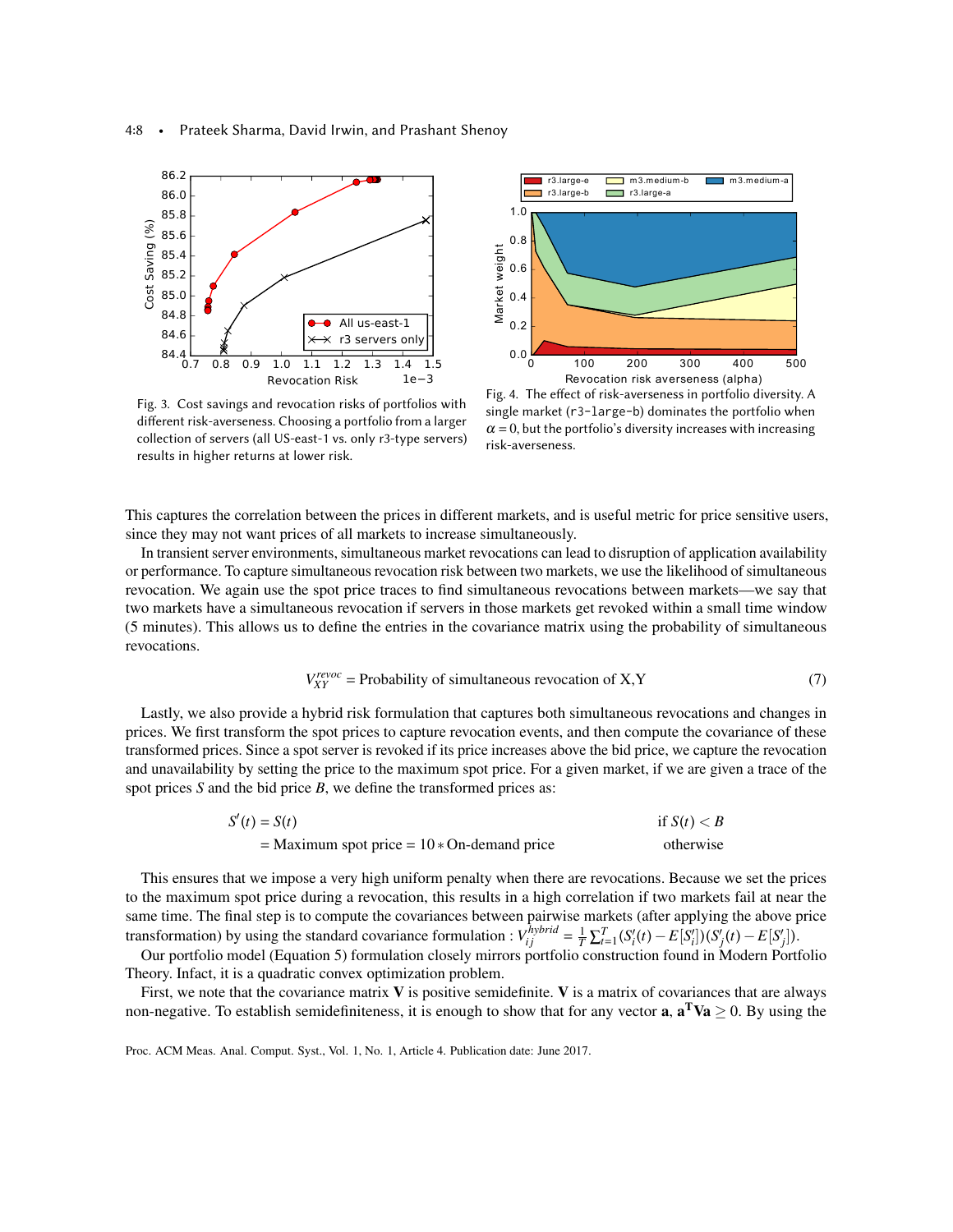definition of co-variance, we get:

$$
\mathbf{a}^{\mathrm{T}}\mathbf{V}\mathbf{a} = \mathbf{a}^{\mathrm{T}}E[(x-\mu)(x-\mu)]\mathbf{a}
$$
  
=  $E[(\mathbf{a}^{\mathrm{T}}\cdot(x-\mu))((x-\mu)\cdot\mathbf{a})] = E[((x-\mu)\mathbf{a})^2] \ge 0$ 

Since the covariance matrix is positive semidefinite,  $x^T V x$  is strictly convex, and thus the problem formulation in Equation [5](#page-6-0) is a quadratic convex optimization problem [\[16,](#page-20-10) [38\]](#page-21-6). The formulation can be solved by an off-the-shelf convex solver, such as cvxopt [\[9\]](#page-20-11). This allows us to exactly solve the portfolio modeling problem and get portfolios that maximize the risk adjusted returns, without having to rely on heuristics or approximation. For Amazon EC2 spot instance portfolios, we use the publicly available time series of spot prices for each spot market. We can then compute the average spot price for each market and can get the returns vector c, as well as the covariance matrix V.

### 3.4 Server Allocation using Portfolios

ExoSphere considers the risk-averseness requirements of the application along with the computing resource requirements. Based on these requirements, ExoSphere first constructs a portfolio of resources on cloud servers, and then allocates the resources to the applications in the form of containers on these servers.

Applications submit CPU and memory resource requests in the form a resource-vector  $\mathbf{r} = (r_{cpu}, r_{mem})$ , and their placement constraints. The placement constraints comprise primarily of the risk-averseness factor  $\alpha \in [0, \text{inf})$ , and any server preferences they might have (gpu-enabled servers only, no small servers, etc).

We then construct portfolios based on these requirements, which gives us the weights for each market in the form of a weight-vector x. These weights represent the fraction of resources that must be allocated in a market. For each market *i*, we compute the CPU and memory resources that must be allocated in that market by multiplying the portfolio-weight of that market  $(x_i)$  by the resource-vector  $(r)$ . ExoSphere then determines the actual number of servers to allocate in market  $n_i$  based on the CPU and memory capacities of the servers in that market (CPU<sub>i</sub>, MEM<sub>i</sub>) as follows:

<span id="page-8-0"></span>
$$
n_i = \max\left\{\frac{x_i r_{\text{cpu}}}{\text{CPU}_i}, \frac{x_i r_{\text{mem}}}{\text{MEM}_i}\right\} \tag{8}
$$

We take the maximum of the servers required to satisfy both the CPU and memory requirements so that the application's resource allocation meets or exceeds the requirements in all resource dimensions. This approach can be extended to other resource types (disk/network bandwidth, etc.). Upon deciding the number of servers that an application needs in each market, ExoSphere then requests new servers (with bid price set as the on-demand price) from the cloud operator. ExoSphere also allows applications to dynamically adjust their resource requirements, which is useful for auto-scaling. Applications can adjust their CPU and memory requirements (r) at any time, and ExoSphere adds or removes servers from each market.

## 3.5 Statistical Multiplexing of Servers

In the above described server allocation policy, it may be possible for an application's resource requirements to be smaller than the resources offered by the server portfolio. This can occur because of two reasons. The first reason is that ExoSphere maximizes the (risk adjusted) cost-savings relative to the on-demand price, which may require selection of larger servers. Such price inversions are common in EC2 spot markets, and can occur if smaller transient servers have a larger demand compared to their larger counterparts. The second reason for surplus resources in a portfolio is that ExoSphere's allocation ensures that sufficient servers are available to meet the demands across all resource types i.e., both CPU and memory. For example, an application requesting 2 CPUs and 10 GB memory may be allocated a portfolio of 2 m3.large servers each having 2 CPUs and 7.5 GB memory, resulting in 2 free CPUs and 5 GB of free memory across both the servers.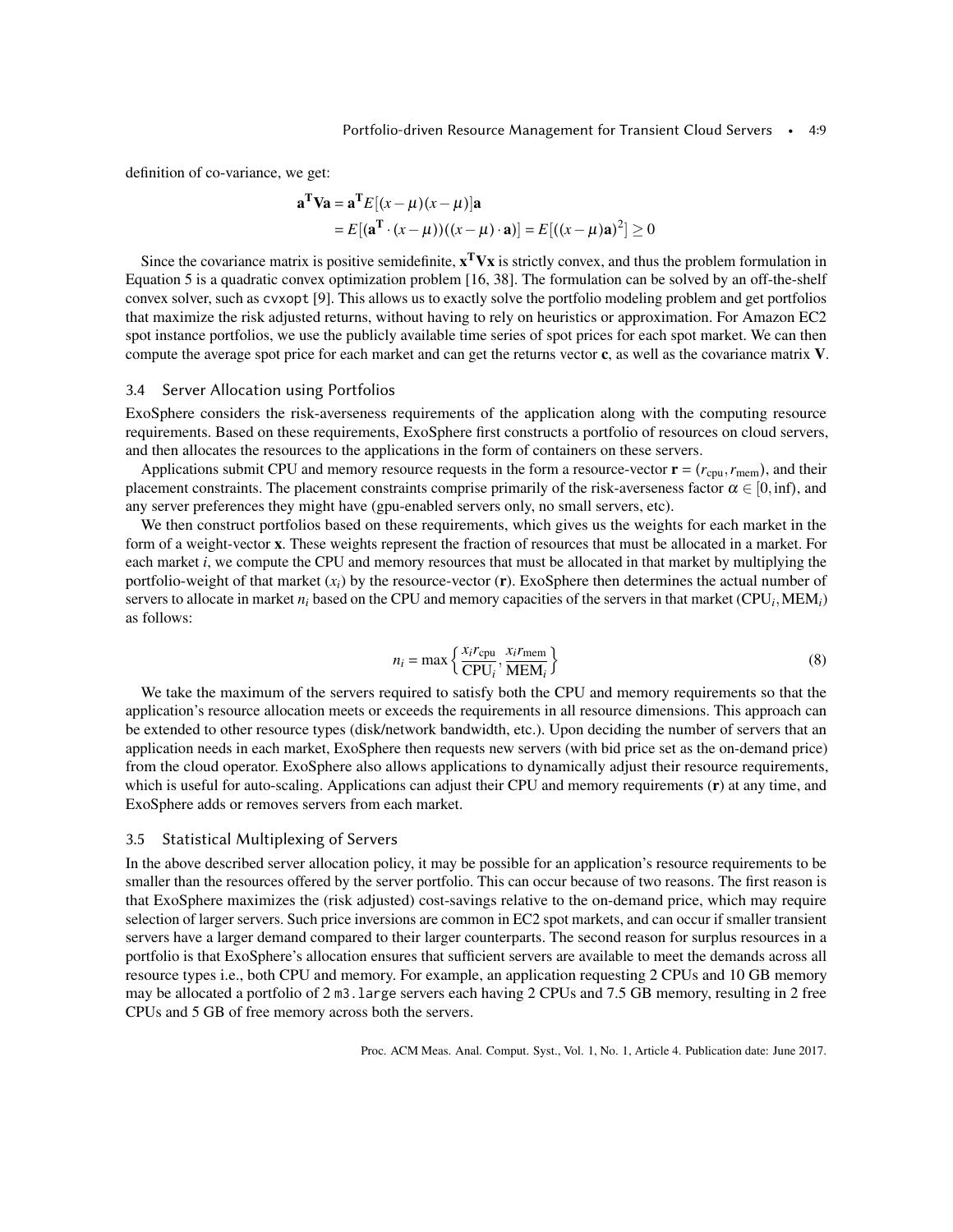#### 4:10 • Prateek Sharma, David Irwin, and Prashant Shenoy

ExoSphere reduces the surplus unused resources in a portfolio by relying on statistical multiplexing. The key idea is that transient servers can be multiplexed across multiple portfolios. This allows multiple applications to share the servers in their virtual clusters such that the free and unused resources of a server can be used by other applications. In addition to increasing server utilization, this also reduces costs, since the cost of transient servers is also proportionally shared between the applications sharing a server.

ExoSphere's statistical multiplexing, also referred to as the shared-cluster policy, works as follows. We use the portfolio modeling and creation process described earlier. This gives us the portfolio weights vector x, indicating the weights of each market in the portfolio. The application's actual resource requirements (r) are first met by trying to use as many surplus resources as possible across all the servers in a given market. That is, for each market in the application's portfolio, we first find surplus resources on existing servers in that market, and then request the cloud servers required to meet the unmet resource demand in that market instead of all *n<sup>i</sup>* servers (Equation [8\)](#page-8-0). Finding surplus resources involves finding servers such that their allocated-resource vector is less than the available resources. ExoSphere uses the "best-fit" policy: it sorts the servers in each market in descending order of their free resource availability, and then proceeds to allocate resources (as containers) from these servers until either all free resources in the market are allocated or if the application's resource requirements in that market are satisfied.

Finally, we note that this multiplexing of servers is only effective if there exist multiple applications to exploit the free resources, and if there is a steady stream of applications leaving and entering a system. We evaluate the cost effectiveness of this multiplexing scheme in Section [6.3.](#page-17-0) In the next section, we describe how applications can use the API provided by ExoSphere to design and implement their own transiency-specific policies.

# 4 APPLICATION INTEGRATION

In addition to supporting the portfolio abstraction, ExoSphere provides a number of key mechanisms to support the execution of batch-oriented applications on transient servers. ExoSphere's design is based on the Exokernel philosophy, where it provides a small set of mechanisms to make an application transiency-aware, and leaves the design of transiency-specific policies to the application.

Unlike much of prior work on running applications on transient servers, ExoSphere gives applications the ability to define their own policies for handling revocations. This allows applications to define policies to suit their fault tolerance requirements, and also allows more efficient fault tolerance. For example, using application-level fault tolerance such as application-level checkpointing [\[43\]](#page-21-3) may significantly reduce the overhead of checkpointing compared to application-agnostic system-level checkpointing.

ExoSphere uses a two-level architecture (Figure [5\)](#page-10-0), where ExoSphere provides the portfolio abstraction and transiency-specific "up-calls" to the applications, which may use them to implement their own policies. Associated with each application is a job-manager, which communicates with ExoSphere to implement these policies.

Given any vanilla batch-oriented application, converting it into a transiency-aware variant of that application involves defining three policies: a (i) *portfolio policy*, which specifies its resource needs and risk tolerance, (ii) *fault-tolerance policy*, which specifies whether and how the application state is saved to deal with potential server revocation, and (iii) *recovery policy*, which specifies the policy to replenish servers upon a revocation event and to resume the application after recovering saved state.

The portfolio policy is implemented using ExoSphere's portfolio abstraction described in the previous section. To implement a broad range of fault-tolerance and recovery policies, ExoSphere supports three key mechanisms via the up-call API described in Figure [6:](#page-10-0)

Exposing the Portfolio MTTRs: Since cloud platforms only expose transient server prices but not revocation statistics, ExoSphere provides MTTR information immediately after portfolio creation and periodically (every 5 minutes) via the portfolioMTTR upcall. ExoSphere provides the mean MTTR of an application's portfolio, as well as the specific MTTRs of the individual transient servers within the portfolio. An application can use this knowledge of how frequently a portfolio server is likely to be revoked to tune how frequently to save its state.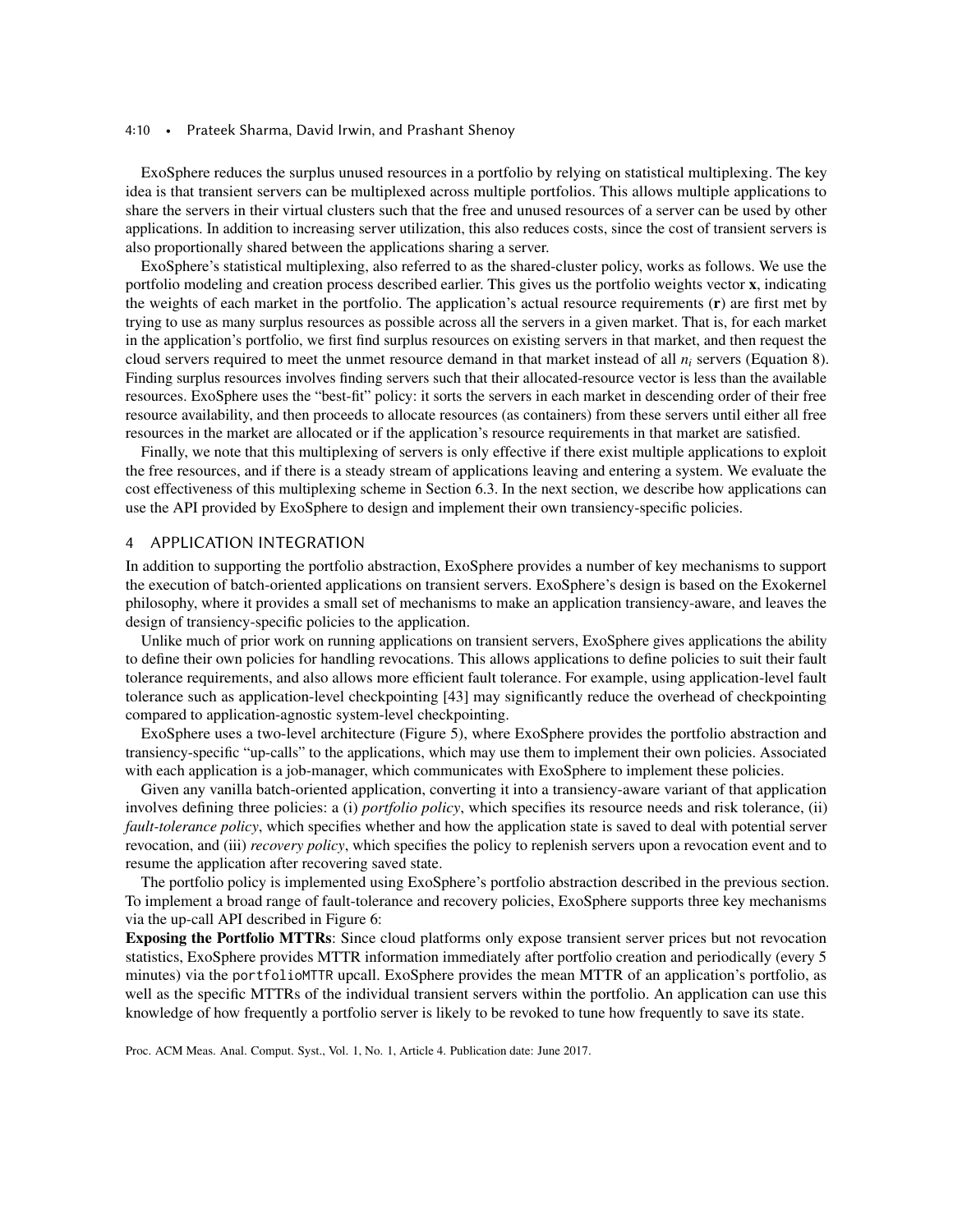#### Portfolio-driven Resource Management for Transient Cloud Servers • 4:11

<span id="page-10-0"></span>



Fig. 5. ExoSphere's design architecture. The job managers for each application implement the resource allocation requests and the fault tolerance policies.

Fig. 6. ExoSphere API. Applications allocate portfolios by using down-calls, and receive transiency-specific notifications using the up-calls provided by ExoSphere.

Hard revocation signals: ExoSphere tracks a cloud platform's termination warning for one or more servers and signals the application about imminent revocation of these servers via the Notify(hardRevocation) upcall. Soft signals: Soft signals are provided to signal specific conditions to the application. ExoSphere currently supports two types of soft-signals: (i) price threshold signals and (ii) soft revocation. Price threshold signals are used by price sensitive applications to track when the price exceeds a specified threshold, by using the Notify(priceThreshold) upcall, which it can use to relinquish servers and restart computation later to avoid going over budget. Soft revocation signals are upcalls from ExoSphere when it detects early signs of revocation—they serve as an early warning (but not a guarantee) that revocation may occur in the near future (e.g., when the signature of a price spike is detected). The soft-revocation notification provides more time for applications to take action (e.g. checkpoint, migrate, etc).

Next, we describe how these mechanisms can be used to create transiency-aware versions of three common batch-oriented applications with modest effort.

## 4.1 Data-parallel Application: Spark

The low-cost of transient servers makes them very appealing for running data-parallel data-intensive frameworks like Hadoop, Spark, Naiad, etc. Such frameworks run two broad classes of jobs. Traditionally, they run data intensive batch jobs that perform computation over large amounts of data in parallel. These frameworks also support batch-interactive [\[43\]](#page-21-3) jobs such as SQL queries, interactive machine-learning, or streaming analytics, which have lower-latency requirements.

We use Spark [\[60\]](#page-22-3) as a representative data-processing framework to build a transiency-aware application using ExoSphere. Spark is a popular data-parallel framework and supports both batch and batch-interactive computation. Spark performs data transformations on in-memory distributed datasets called Resilient Distributed Datasets (RDDs [\[60\]](#page-22-3)). The loss of servers leads to the loss of the in-memory RDD partitions, which can lead to recursive recomputation. While batch workloads can tolerate the delay due to recomputation, such recomputation significantly increases the latency for batch-interactive workloads, such as SQL queries or REPL-based environments.

Portfolio Policy. The portfolio policy for a Spark cluster depends on the Spark workload characteristics. Purely batch workloads are more disruption tolerant and may choose to optimize for lower cloud costs. Thus, when instantiating a Spark cluster for a batch workload, a low risk-averseness portfolio (low  $\alpha$ ) can be requested. Doing so will skew the portfolio towards lower costs. In contrast, batch-interactive and streaming workloads are highly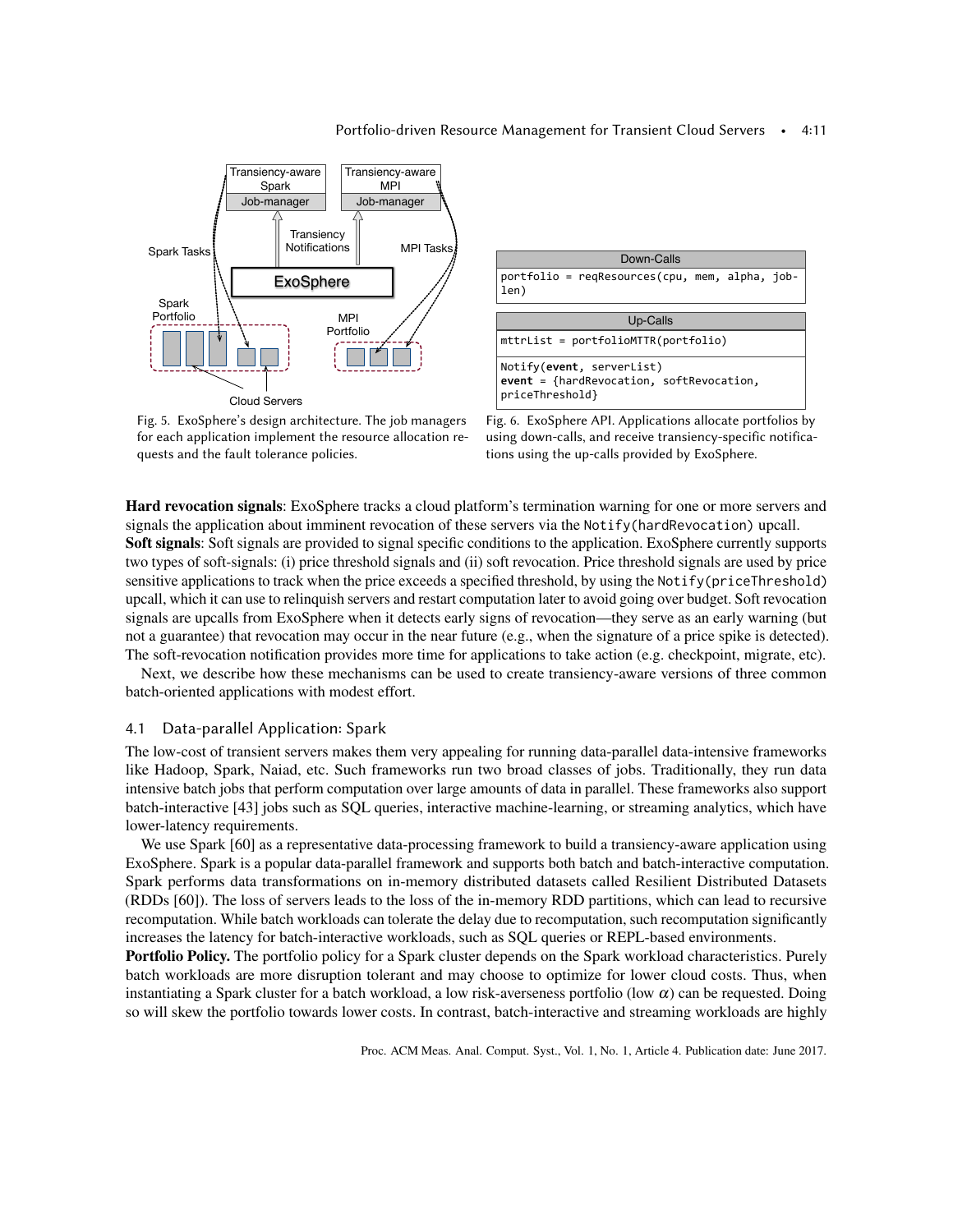#### 4:12 • Prateek Sharma, David Irwin, and Prashant Shenoy

risk-averse, and thus request highly diversified portfolios with a high  $\alpha$  to reduce the performance impact of revocations (but at potentially higher cost).

Fault-tolerance Policy. Spark includes a built-in RDD checkpointing mechanism, which serializes RDDs to stable storage. However, Spark leaves it to the application to decide which RDD to checkpoint. A checkpoint operation imposes significant overhead, since it causes a substantial amount of in-memory data to be written to disk.

Designing a fault-tolerance policy for our transiency-aware version of Spark is straightforward using this checkpoint operation—we periodically checkpoint recent RDDs. Due to the overhead imposed by checkpointing, the checkpoint interval must be carefully chosen. Since ExoSphere exposes the MTTR of the portfolio, we can use it to set the checkpointing interval to  $\tau = \sqrt{2} \cdot \delta \cdot MTTR$ , where  $\delta$  is the time it takes to write a checkpoint to disk, and the MTTR is Mean Time To Revocation of the portfolio. This expression follows directly from a classic result in fault-tolerance [\[21\]](#page-20-12) and has been used in other Spark-based systems such as Flint [\[43\]](#page-21-3). To implement this policy, we modify the Spark job-manager to periodically checkpoint RDDs, and use saved checkpoints when resuming after a revocation. The pseudo-code for the Spark periodic checkpointing is below:

```
while (true):mttr = portfolioMTTR ( portfolio ). get ( )
tau = math.sqrt(2*mttr*delta)s leep (tau)
for rdd in job.rdds.SortBy ('age'')[0] :
    rdd.checkpoint()
```
Recovery Policy. The recovery policy comprises of two parts: how to recover the application upon a revocation event, and how to resize the cluster to handle lost servers. Upon receiving a hard revocation signal from ExoSphere, the job-manager in our transiency-aware Spark triggers recomputation from the last saved RDD checkpoint. The decision on whether to replenish lost servers depends on the job progress and workload characteristics. Due to Spark's in-built fault-tolerance mechanisms, jobs are able to continue execution on remaining servers. However, continuing in this degraded mode increases job completion times (even when resuming from a saved checkpoint), due to the potential of spilling RDDs to disk, or reduction in the size of the RDD cache.

For pure batch jobs, we can use job progress (by comparing against estimated job-length), and intelligently decide whether to replenish (e.g., replenish if job-progress < 70%). For batch-interactive or streaming workloads, an immediate replenishment policy is always preferred due to the latency requirements.

Comparison with other Spark-based systems. Flint [\[43\]](#page-21-3) and TR-Spark [\[57\]](#page-22-1) are two recently proposed transiencyaware versions of Spark. Both systems use an application-level fault-tolerance and require significant complex modifications in Spark to embed new mechanisms and policies. Our version uses ExoSphere abstractions and mechanisms to implement similar policies. We model our version on Flint's design. However, while Flint requires 3000 lines of code changes [\[43\]](#page-21-3) to Spark, ExoSphere requires adding only 400 lines, and benefits from separating issues such as portfolio construction out of the application. ExoSphere also allows a richer server selection policy, since portfolios can be tailored to the workload's risk tolerance.

TR-Spark [\[57\]](#page-22-1) is another attempt to make Spark transiency-friendly, and changes task-scheduling in Spark to avoid scheduling jobs to nodes that face imminent revocation. These changes can also be supported by ExoSphere, since TR-Spark also uses MTTR information. Mostly, ExoSphere's Spark benefits from separation of concerns and requires less changes to the application (Spark) in order to run on transient servers.

### 4.2 Parallel HPC Application: MPI

Message Passing Interface (MPI) is the predominant framework for scientific and high-performance computing. MPI jobs tend to be parallel compute-intensive tasks and their large degree of parallelism can benefit from running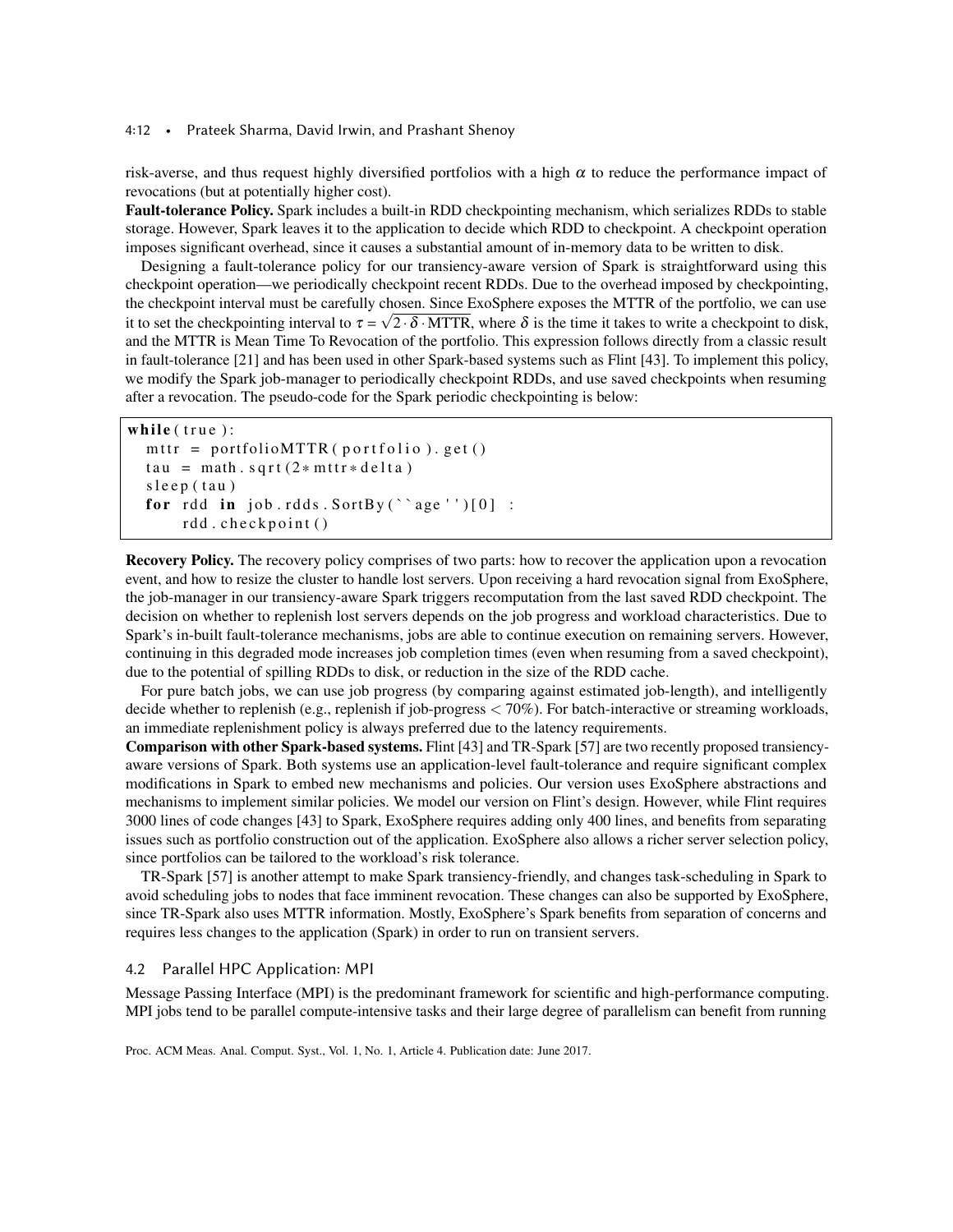on low-cost transient cloud servers [\[36\]](#page-21-4). However, unlike Spark, MPI's message-passing model is highly intolerant to revocations. In particular, revocation of a single server can cause the entire MPI job to fail.

Portfolio policy. Since even a single server revocation requires the entire job to be restarted (from the beginning or from a checkpoint), a policy that attempts to limit failures to a fraction of the servers is not adequate—any revocation, whether it is one server or all servers, has the same impact. Thus, stability is more important than server diversity, i.e., choosing servers with MTTR >> the job length, which reduces the probability of revocation, is more important than portfolio diversity. Thus, MPI's job-manager requests portfolios by specifying the expected job-length, and specifies a *low* risk-averseness parameter to ensure selecting high-MTTR servers.

Fault-tolerance policy. Many MPI platforms, such as OpenMPI [\[8\]](#page-20-13), support checkpointing. In such cases, the MPI job can periodically checkpoint its state similar to ExoSphere's Spark. If checkpointing is not supported or is undesirable, then no fault-tolerance policy is necessary and the job is simply restarted from the beginning.

Recovery policy. Due to the inability of MPI jobs to continue computation after partial failures, the immediate replenishment policy must be used to restore the cluster to its original size upon a failure of one or more servers. Once replenished, the job is restarted from the most recent checkpoint or the beginning. The pseudo-code of the revocation-handling policy for MPI is shown below:

```
def Notify (hard Revocation, servers) :
Kill_MPI_Job ( )
p o r t f o l i o = r e q R e s o u r c e s ( c pu , mem, al p h a = 0)
Start_MPI_Job (portfolio)
```
The ExoSphere MPI version required a modest effort of 50 lines of code for the portfolio and recovery policy.

# 4.3 Delay Tolerant Application: BOINC

Volunteer computing frameworks such as BOINC [\[12\]](#page-20-14) are an example of "embarrassingly parallel" workloads that are delay-tolerant and do not have strict deadlines.

Portfolio policy. Since reducing cost is more important than mitigating failures, a low-to-moderate risk-averseness parameter  $(\alpha)$  can be specified when constructing a portfolio for BOINC. For highly price-sensitive workloads, a low value may be used, but it risks losing a large fraction (or all) servers. Use of a moderate value provides some diversification, which allows progress to be made when part of the portfolio is revoked.

Fault-tolerance policy. Typically no fault-tolerance mechanisms are needed, since if a server is lost in a volunteercomputing scenario, the task is restarted. In some cases with long-running tasks, a lazy-checkpointing policy can be used, which checkpoints the task after receiving a soft or hard revocation warning. Soft warnings increase the chances of completing the checkpoint, since a lazy-checkpoint may not complete within the hard-warning duration (2 minutes on EC2, 30 seconds on GCP).

Due to its price sensitive nature, BOINC can use soft signals to set a price threshold and upon receiving a notification of rising prices, can voluntarily relinquish servers and wait for the price to reduce to maintain a budget. Recovery policy. The price sensitive nature implies that immediate replenishment of lost servers is not strictly necessary. The BOINC job-manager can monitor the price of portfolios offered by ExoSphere to wait until prices drop. Tasks that were affected due to server revocations are simply queued on other remaining nodes and are restarted (from the beginning or from the last checkpoint).

The transiency-aware BOINC required about 200 lines of additional code—most of which pertain to the implementation of lazy checkpointing and recovery.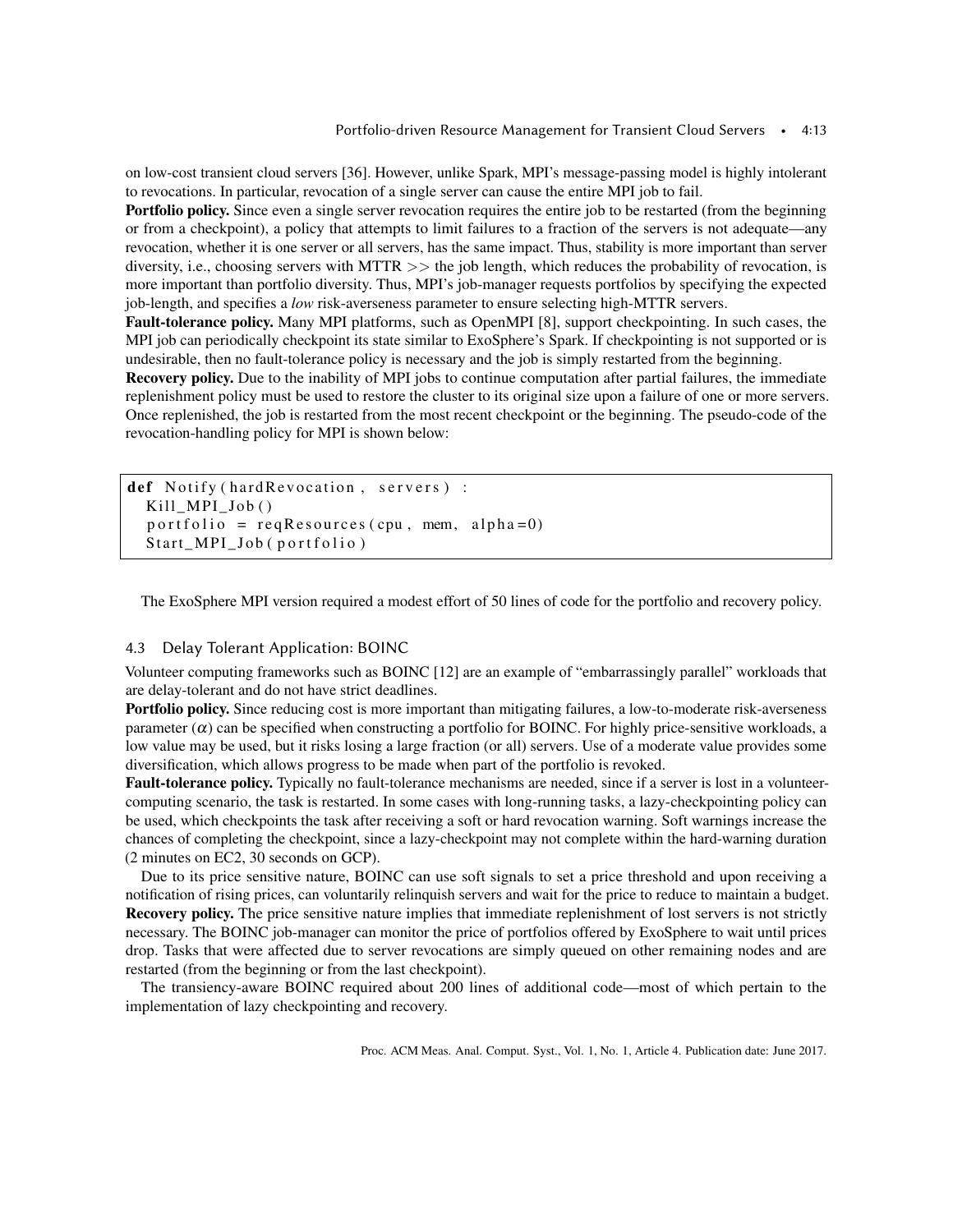<span id="page-13-0"></span>

# <span id="page-13-2"></span><span id="page-13-1"></span>5 EXOSPHERE IMPLEMENTATION

While ExoSphere's design and its portfolio mechanism are general, we implement ExoSphere using Mesos [\[32\]](#page-21-9). The choice of an existing cluster manager for implementing ExoSphere is motivated by two factors. First, Mesos employs an Exokernel [\[27\]](#page-21-8) like philosophy of letting higher-level applications implement their own specific resource allocation policies. Thus, ExoSphere's abstraction and interfaces are a natural fit into the architecture of such cluster managers. Second, enhancing a popular cluster manager such as Mesos to support transient cloud servers yields a transiency-aware cluster-manager that can find broad use and adoption in today's cloud platforms.

ExoSphere is built using Mesos v0.27 and cloud native APIs. Our prototype has two key components, the ExoSphere master and the application job-managers. The ExoSphere master is implemented in 5000 lines of C++ code by extending the Mesos master. The master implements two key components: portfolio-based resource allocation and the application-facing API shown in Figure [6.](#page-10-0) Our prototype currently supports EC2 spot instances, which offer a rich collection of servers and publicly available price history. We also have proof-of-concept support for Google's preemptible instances (where inferring availability information is more challenging).

ExoSphere requires applications to implement a job-manager using ExoSphere's API to design their own portfoliocreation, fault-tolerance, and recovery policies. Requiring applications to implement their own job-manager is increasingly common in modern cluster managers—our job-manager is equivalent to Application-Schedulers in Mesos and Application-Masters in Yarn. The master communicates with the job-managers using the existing Mesos RPC and HTTP APIs. This allows existing application-schedulers (written for Mesos) to be used and augmented with the transiency-specific functions provided by ExoSphere. The only requirement for running existing Mesos applications on ExoSphere is that they handle the revocation hard-warning notification, which can be implemented in either C++, Java, or Python.

Applications (via their job-managers) make requests for resources and their portfolio requirements via the existing Mesos requestResources RPC, which the ExoSphere master intercepts and handles. The resource allocation involves portfolio construction, server-packing, and creating and keeping track of the cloud servers.

Portfolio-based allocation. In order to construct portfolios, we use historical price traces. Amazon publishes the past three months of spot price traces (available using the EC2 describe-spot-price-history API). We periodically collect the price history for all markets, and compute the mean spot price, as well as the covariance matrices for various risk functions. Once these have been computed, ExoSphere solves the quadratic convex optimization problem using the Python cvxopt solver, which takes under 1 second for the 250 us-east-1 markets and under 25 seconds for the 2500 global markets. The portfolios for various risk-averseness factors are precomputed and cached, and this reduces the computational overhead of portfolio construction even further. In the absence of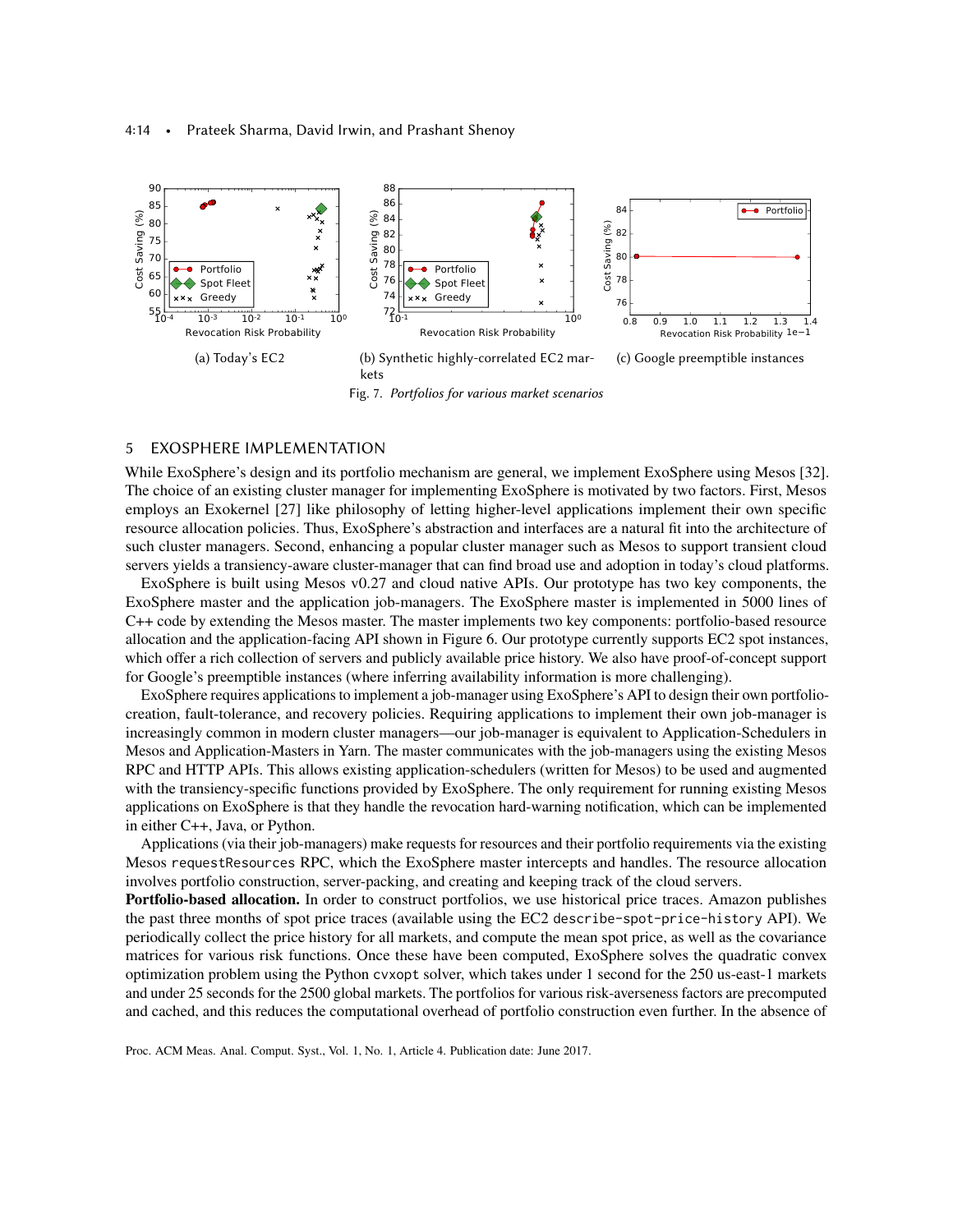any server-type or job-length constraints, portfolio construction usually only involves a simple look-up/search in the portfolio cache.

ExoSphere does explicit, fixed resource allocation, and does not use Mesos's Dominant Resource Fairness allocator. Once the application terminates or voluntarily relinquishes its resources, its servers are placed on a free-list of servers for a short duration  $(2 \times$  allocation latency), instead of immediately terminating them. Similar to anticipatory scheduling, holding on to recently relinquished servers in the free-list speeds up the allocation of servers for future applications, since launching transient servers takes a few  $(-5)$  minutes.

New cloud servers are requested using the standard EC2 APIs, and are started with either the application provided disk-image (containing the required application dependencies), or a default image (AMI) which has a few common applications installed. We assume that most applications will use S3 or EBS for storing data, since the content of local disks is lost upon server revocation. The resources on cloud servers are offered to the applications using the Mesos abstraction of resource offers.

ExoSphere's portfolio-based policy may over-allocate resources, which can lead to idle resources on some servers. For example, an application requesting 2 CPUs is allocated a cloud server with 4 CPUs results in 2 surplus CPUs. To increase cluster utilization and reduce costs, ExoSphere also implements a server packing policy as an optimization, which first tries to meet resource demands of the application (in each market) from the idle resources on the servers in that market. For this, we use a simple first-fit approach to allocate resources. Note that applications run inside containers (e.g., Mesos executors), which provide security and performance isolation. Nevertheless, applications which do not wish to face the potential interference because of other co-resident applications can still request private cloud servers not shared with other applications.

ExoSphere Upcalls. The ExoSphere master also interacts with the servers and the cloud provider in order to issue transiency-specific notifications. Revocation hard-warnings are first detected by the servers, which then inform the master, which relays them to the applications via the Mesos inverseOffers API, which includes a list of affected servers/containers and the remaining time until termination. Soft revocation warnings are provided by monitoring the state of each server, and notifying the application if it reaches the marked-for-termination state. Additionally, the master can also bid much higher than the on-demand price and monitor for price increases to increase the soft-warning duration. Price notifications are used by applications to know if the price of their portfolio has increased above a threshold. The ExoSphere master uses the describe-spot-price-history EC2 API to continuously monitor prices of all the active markets and delivers the notification if the price crosses the threshold.

# 6 EXPERIMENTAL EVALUATION

Our experimental evaluation focuses on answering two key questions: i) What is the effectiveness of the portfolio abstraction in reducing cost and revocation risk? and ii) What is the impact of different policies for handling revocations and with different risk tolerances? We evaluate ExoSphere on EC2, and also show results for Google Cloud Platform (GCP). We use spot price traces over a six month period (Apr-Sept 2015) for evaluating portfolios, and restrict ourselves to a single region (us-east-1), since many applications have geographic locality constraints that prevent using servers from multiple regions. We evaluate the performance of transiency-aware variants of Spark, MPI, and BOINC on ExoSphere.

Spark. We use the Spark version modified to work with ExoSphere, and use Amazon S3 for storing input/output data and RDD checkpoints. We use a combination of batch and low-latency workloads for Spark. We use KMeans, an iterative machine-learning algorithm with ∼16GB of input data as a batch workload. For the low-latency, interactive scenario, we use TPC-H database queries served by a Spark application. Spark supports SQL queries by translating them into equivalent RDD operations, with each query akin to a short running job.

MPI. We use MPICH [\[7\]](#page-20-15) v2.7, which supports Mesos. We use MPI as an example of a "rigid", transiency-agnostic application, which responds to revocations by requesting new servers and restarting its job. We use the NAS parallel benchmark [\[13\]](#page-20-16) as an MPI workload.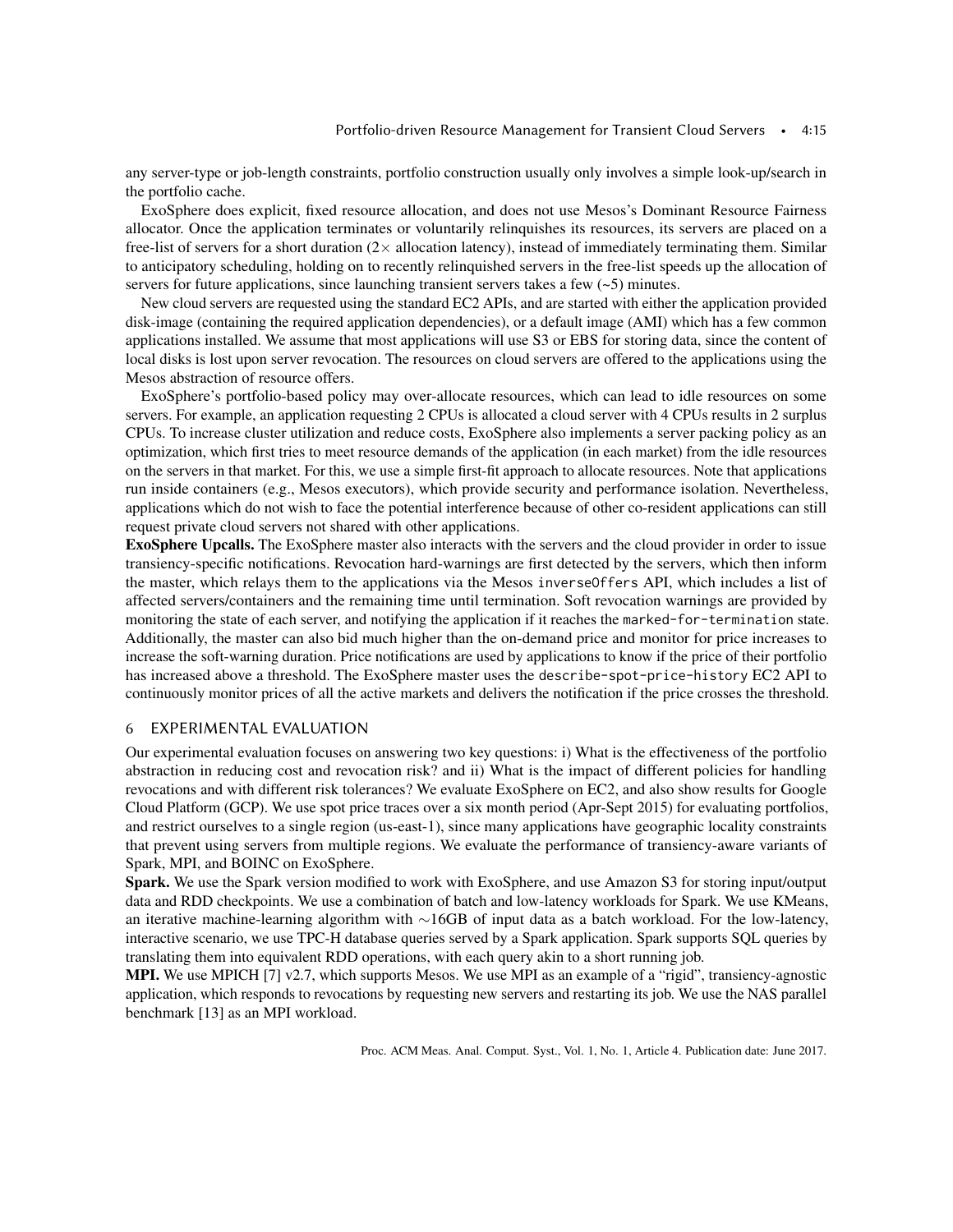#### 4:16 • Prateek Sharma, David Irwin, and Prashant Shenoy

<span id="page-15-0"></span>

|                            | Checkpointing Restart |         |
|----------------------------|-----------------------|---------|
| Eager-Replenish            | $+7\%$                | $+32\%$ |
| No Replenishment   $+11\%$ |                       | $+54\%$ |

Table 1. Increase in running time of Spark (KMeans workload) due to a revocation event.

BOINC. We use BOINC as a delay-tolerant bag-of-tasks distributed application. We configure BOINC to run fixed-length CPU-intensive embarrassingly parallel tasks.

## 6.1 Portfolio Construction

We first examine the risk-return tradeoff in portfolio construction, and compare it to other server selection approaches. A baseline approach to server selection in multiple markets is the greedy strategy which picks servertypes offering the lowest average spot price. To select multiple (*k*) markets, the greedy approach picks the top-k cheapest server-types for use by the application.

Figure [7a](#page-13-0) shows the expected cost savings (compared to using on-demand servers) and the expected revocation risk for both the greedy approach and our portfolio abstraction. Since there is no explicit way to specify riskaverseness in the greedy approach, we use a cruder "number of markets" as the diversification criterion, and divide servers among all markets equally. Each point in Figure [7a](#page-13-0) for the greedy scenario refers to a different number of markets picked. The *best* greedy portfolio approaches the cost-savings offered by the portfolio approach, but yields a much greater revocation risk (by  $50\times$ ). Compared to portfolios, other greedily constructed selections offer upto 40% less saving at  $100 \times$  more revocation risk.

We also compare against Amazon Spot Fleet [\[3\]](#page-20-7), which provides a risk-agnostic mix of servers. Given a set of spot server types, Spot Fleets are constructed by either of two policies: the lowest-cost policy picks the server with the lowest spot price; and the diversified policy equally distributes servers among all chosen markets. The diversified policy is thus equivalent to our greedy policy when all servers in a region are considered. The result for the lowest-cost Spot Fleets is also shown in Figure [7a.](#page-13-0) The Spot Fleet has similar cost to our portfolio approach, but has almost  $100\times$  higher revocation risk for the single-market lowest-cost policy.

In practice, a system involving greedy server selection would have to iterate over all market sizes and pick the best performing greedy selection [\[43\]](#page-21-3), and would have no explicit way to control the revocation risk of the selection.

So far we have seen the expected behavior of portfolios in EC2's spot market. We now explore their behavior in other scenarios. Figure [8](#page-15-0) shows the CDF of the covariances of the EC2 spot markets, which shows that there is a large number of extremely low-correlation markets with a few highly-correlated markets. If usage of spot instances and the portfolio-approach were to increase, it is possible that the increased demand for the servers in the "uncorrelated" markets would increase prices and revocations. To evaluate this scenario, we construct a synthetic highly correlated covariance matrix which has no uncorrelated markets (shown in Figure [8\)](#page-15-0). For our experiment, we use these synthetic covariances and EC2 prices. Figure [7b](#page-13-1) shows that in highly correlated markets, the portfolio approach outperforms the greedy approach by 10% in both savings and risks, and is comparable to Spot Fleets. This is because the correlated markets reduce the possibility of exploiting market independence for portfolio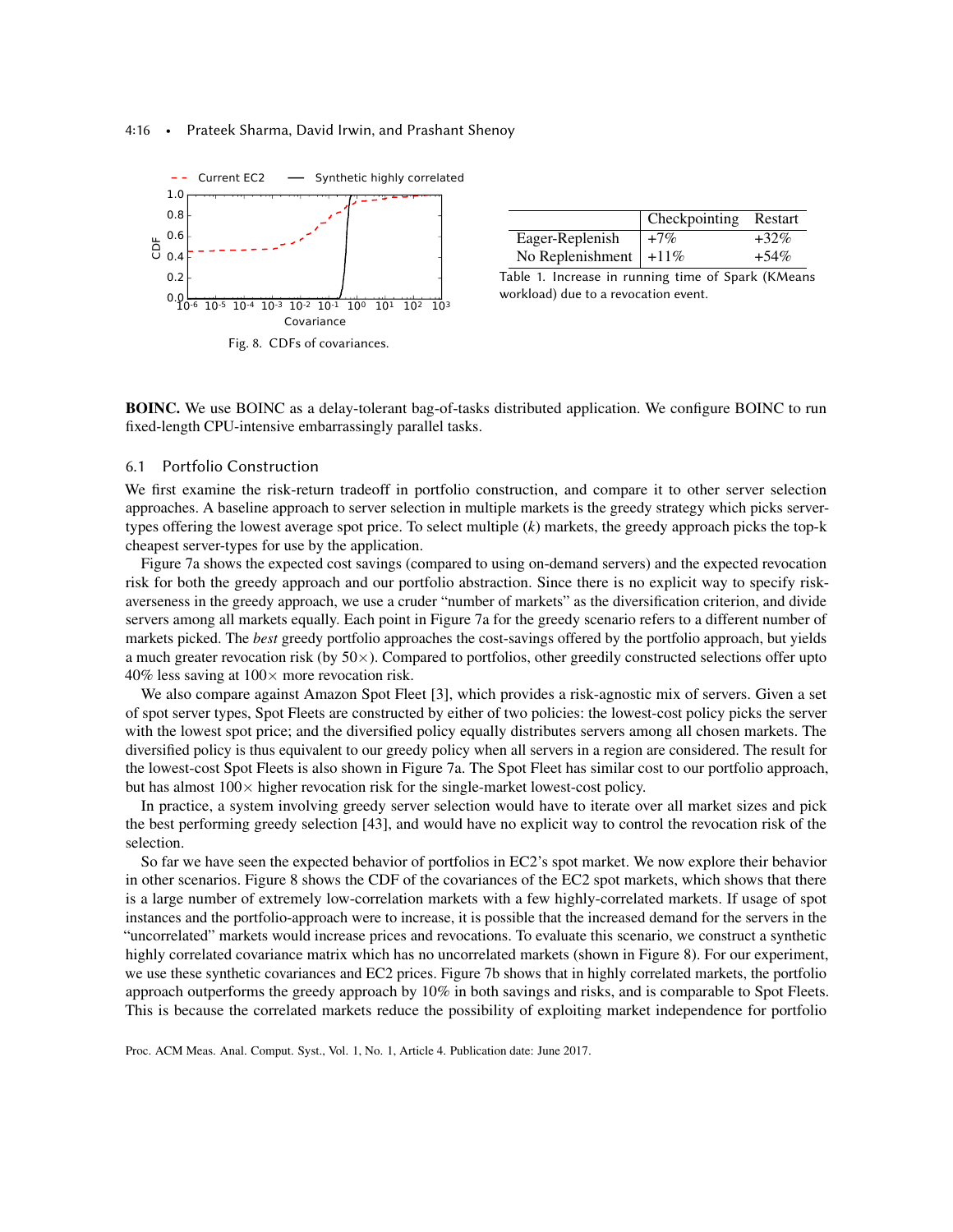<span id="page-16-0"></span>

Fig. 9. Spark job run-time (normalized to on-demand servers) when one market fails.



diversification. We emphasize that this is a worst-case scenario. Today's markets provide ample opportunity to diversify across independent markets.

Google preemptible instances. Unlike spot instances, Google's preemptible instances have fixed discounts. The lack of variable pricing means that we cannot use it to estimate the correlations between different server types. Given the lack of any availability data, we assume that ExoSphere would require active probing [\[39\]](#page-21-2) to infer availability. For our experiments, we use the covariance matrix from the EC2 markets. The resulting cost savings and revocation risks are shown in Figure [7c.](#page-13-2) Because the preemptible instances have discounts in a very narrow range (80-80.2%), the portfolios also have nearly constant cost savings. Importantly, increasing diversification reduces the revocation risks by 75%.

Result: *Portfolio construction outperforms greedy selection in uncorrelated markets, and its diversified portfolios reduce revocation risk even when markets are correlated.*

## 6.2 Application Performance

We now examine application performance when running on portfolios with different risks and transiency-specific policies. For ease of exposition, we group portfolio risk-averseness into three types: low, medium, and high. Low risk-averseness typically corresponds to single-market mode of operation, while high risk-averseness corresponds to using as many markets as possible. Note that in practice, the portfolio weights for many markets are quite small  $(< 0.001$ ), thus these markets will not be used for applications requesting  $< 1000$  servers. As a result, the high risk-averseness scenario corresponds to about 10-15 server-types for most applications.

Spark. To see the impact of using application-specific policies, we run the Spark KMeans workload with the "medium" risk-averseness portfolio. We vary the fault-tolerance and replenishment policy, and show the increase in running time compared to on-demand servers when there is a market failure (corresponding to about 1/5th of the servers lost) in Table [1.](#page-15-0) The periodic checkpointing with eager replenishment increases job length by 7% compared to on-demand servers, while the no-checkpointing, no-replenishment policy increases job length by 54%. Overall, these policies yield 60-80% cost savings compared to on-demand servers, while increasing completion times by  $1.07 - 1.5 \times$ .

Next, we observe Spark performance as a function of portfolio diversity and fault-tolerance policy, and use eager replenishment. Figure [9](#page-16-0) shows the impact of a single revocation event on the running time (compared to on-demand servers). Since checkpointing reduces RDD recomputation in Spark, the increase in job completion times is only 5% in highly diversified portfolios and 16% in the low risk averseness portfolio. Even without checkpointing, using portfolios yields 62%, 38%, and 18% increases in running time with low, medium, and high diversification, while still yielding 86% cost savings.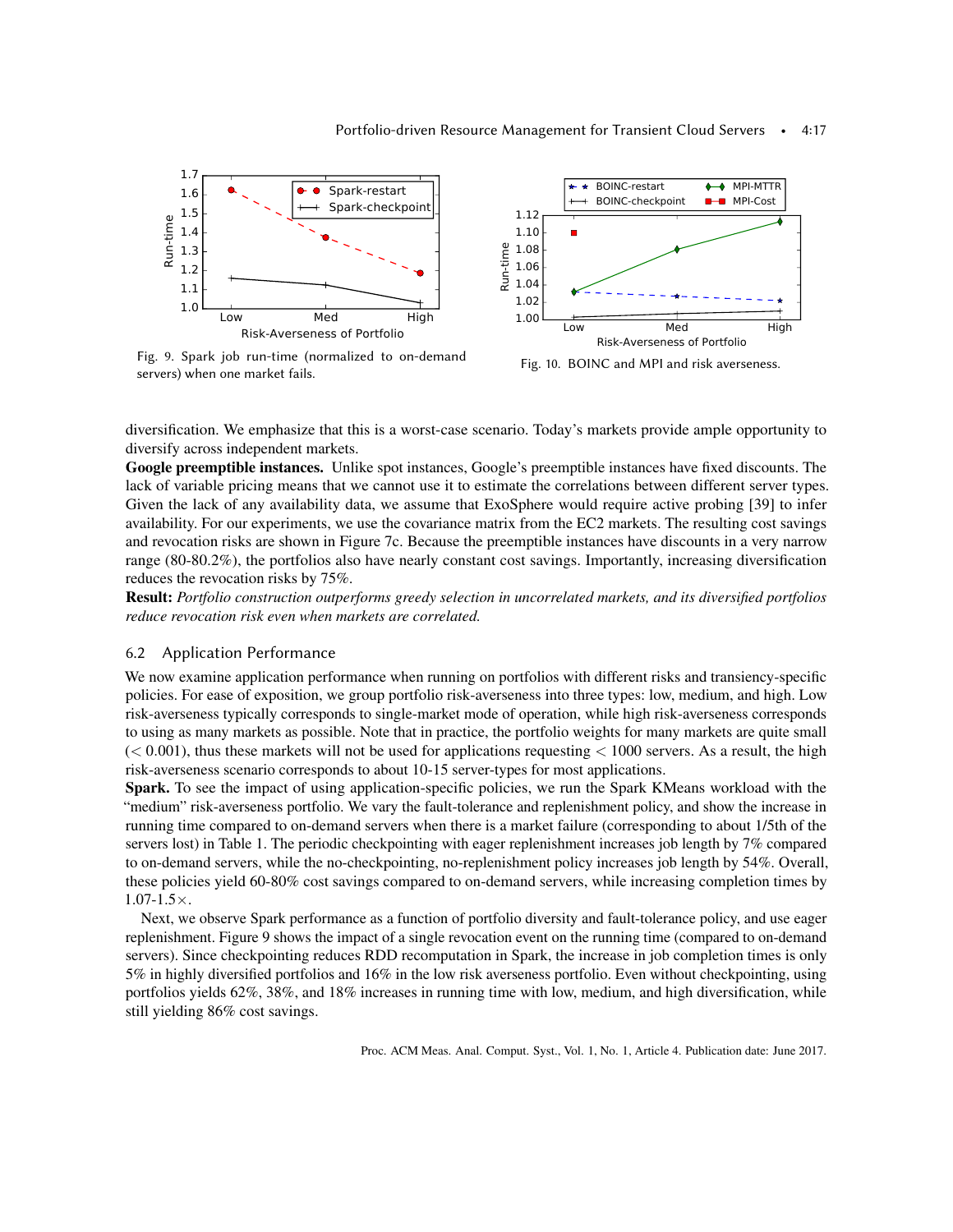#### 4:18 • Prateek Sharma, David Irwin, and Prashant Shenoy

<span id="page-17-1"></span>



Fig. 12. Performance during the worst-case "black swan" failure events.

As the portfolio diversity increases, the impact of revocation of servers in one market decreases, because a smaller fraction of the state is lost. The recovery of the lost state is the primary contributor to the increase in running time. Thus, Spark workloads benefit from portfolio diversification, and can reduce the increase in running times to 5% using checkpointing, and 86% cost savings compared to on-demand servers.

MPI. For MPI, we examine the *expected* running time of jobs compared to on-demand servers in Figure [10.](#page-16-0) We consider two cases. In the first case, we assume that the job-lengths are known in advance, and only request markets with MTTRs greater than two times the job-length. When only a single-market portfolio is chosen ("MPI-MTTR" in the figure), the running time increases by only 3% compared to on-demand servers. In the second case, we use the Spot Fleet strategy of picking the cheapest single market. In this case ("MPI-Cost" in the figure), the running time increases by 10%. Thus, picking stable markets with MTTR >> job-length significantly reduces the running time for MPI, when compared to the lowest-cost strategy. The cost-savings are ~80% in all cases.

Note that since a single server revocation stops the entire MPI job, MPI only cares about minimizing server revocations, and *not* simultaneous revocations. Portfolio diversification reduces the number of simultaneous revocations and not the total number of revocations. The effect of increasing portfolio diversity can also be seen with the "MPI-MTTR" strategy in Figure [10,](#page-16-0) and we see that for highly diversified portfolios, the increase in running-time is close to 10%. Thus, MPI does not benefit from portfolio-diversification, and stable, single-portfolios represent the best portfolio.

BOINC. Unlike MPI, revocation in BOINC only affect the tasks that are running on the servers. We show BOINC performance compared to on-demand servers with the lazy-checkpointing and the restart fault-tolerance policies in Figure [10.](#page-16-0) With the highly diversified portfolio, the increase in running time compared to on-demand servers is less than 1% with the lazy-checkpointing and about 2% without checkpointing. Thus, ExoSphere can run embarrassingly parallel tasks at  $1.01$ -1.05 $\times$  overhead, but at more than 80% cost savings.

Result: *The impact of portfolio diversification is highly application dependent. Application performance is governed by the combination of portfolio composition, application characteristics, fault-tolerance policy, and recovery policy. Cost depends on application performance and a combination of portfolio composition and application policies. Portfolios with low risk averseness (i.e. high risk portfolios) yield lower costs, albeit at higher revocation risk.*

# <span id="page-17-0"></span>6.3 Multiple Applications

ExoSphere is designed to run multiple applications simultaneously, and we now evaluate its multiplexing capabilities. We use the Eucalyptus cloud traces [\[4\]](#page-20-17) for realistic application arrivals and resource requests. We evaluate the costs of running such a trace by using a simulator which replays the spot price traces. The purpose of our simulator is to observe cluster utilization and costs for different application usage scenarios and cloud prices.

Sharing of servers among multiple applications can reduce total costs. We evaluate the extent of these savings compared to not sharing servers (e.g., a private mode). We assign the risk-averseness to the jobs in the Eucalyptus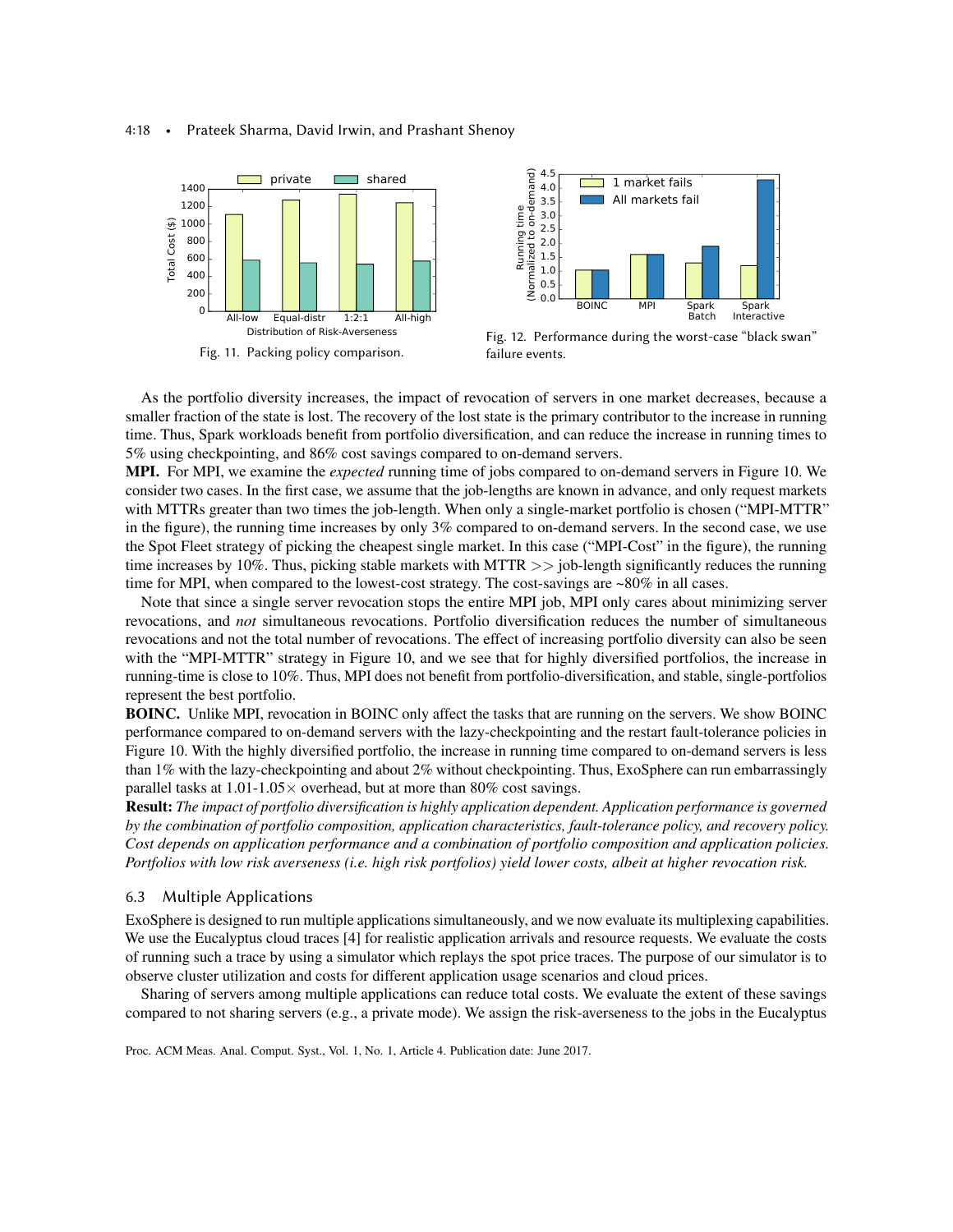trace using four different distributions: all jobs requiring low risk-averseness portfolios; all high risk-averseness portfolios; equally distributed among low-medium-high; and distributed in a 1:2:1 ratio. Figure [11](#page-17-1) shows the total cost incurred with the private and the cluster sharing policy, which uses first-fit bin-packing to find idle resources in servers in each market to satisfy portfolio requirements. By sharing servers among multiple applications, this packing policy lowers costs by 50%.

## 6.4 Black Swans: Multiple market failures

Finally, it is important to note that while the portfolio construction technique gives the best expected portfolios, it assumes that the historical price trends will continue to hold. In extreme situations, it is possible that even when selecting servers with low risk of concurrent revocations, all (or a large majority) of markets might be revoked. These events are akin to stock market crashes and are the black-swan events that have a high impact and are hard to predict. We show the performance implications of such extreme events in Figure [12,](#page-17-1) which shows the relative performance of applications running on their ideal portfolios and using the "best" fault-tolerance policy. We compare the application performance in the expected case of a single-market failure versus the worst case when all markets fail. We see that the impact on different applications is varied. BOINC and MPI see no difference in their expected and worst-case, since their preferred portfolios have only a single market. For a batch workload in Spark, the increase is significant (50%), and for the interactive Spark workload, the increase is more then 4*x*. We note that these black-swan events only cause a one-time performance-hit, and don't affect expected cost savings. Discussion: The real-world success of any portfolio-based technique relies on the ability to model the returns and risks of the underlying markets. However, there are many events that cannot be modeled using historical price traces alone. Black-swan and other rare events are hard to model, since they may have never occurred in the past. We also note that transient instances can be unilaterally revoked by the cloud provider, and cannot be modeled by price-traces alone. While price-based modeling has led to great gains in financial markets, spot markets are different from classic financial markets in a number of ways. Spot prices show higher volatility—prices can increase 10X in a single jump. The high volatility makes spot markets harder to model and also means that existing financial models that assume low volatility cannot be applied directly.

# 7 RELATED WORK

Our work leverages prior work on transient servers, cluster management, and portfolio theory.

Systems for Transient Servers. Recent work has looked at developing systems and middleware for transient servers like EC2 spot instances. SpotCheck [\[45\]](#page-21-12) introduced the notion of a *derivative cloud* which combines spot and on-demand instances to run arbitrary applications on top of spot instances with high availability. SpotCheck relies on nested virtualization and continuous memory checkpointing to live-migrate to on-demand instances upon revocation. For batch jobs, SpotOn [\[49\]](#page-21-7) performs spot market selection by considering the market cost and availability, and showed that the fault tolerance mechanism has an important influence on the server selection. OptiSpot [\[25\]](#page-20-1) uses a combination of queueing-based application performance models and a markov chain based spot price models to select the right server type and bid price for a given application.

Transient server selection. ExoSphere's portfolio based server selection differs from prior work in regards to its flexibility and generality. The risk tolerance knob introduced in ExoSphere allows easy and explicit characterization of portfolio risk. Transient server selection policies in earlier systems [\[20,](#page-20-18) [36,](#page-21-4) [43,](#page-21-3) [45,](#page-21-12) [49,](#page-21-7) [57\]](#page-22-1) do not have explicit support for managing revocation risk. This is because these systems have mostly targeted a single class of applications, and have server selection policies suited to that. For example, Flint [\[43\]](#page-21-3) runs Spark [\[61\]](#page-22-4) applications on transient cloud servers, and selects markets with the lowest effective cost for batch Spark jobs, and uses a greedy multi-market strategy for batch-interactive jobs.

Transiency-aware Applications. Prior work on making applications transiency-aware has involved applicationlevel application-specific approaches. For example, Flint [\[43\]](#page-21-3) and TR-Spark [\[57\]](#page-22-1) modify Spark to better support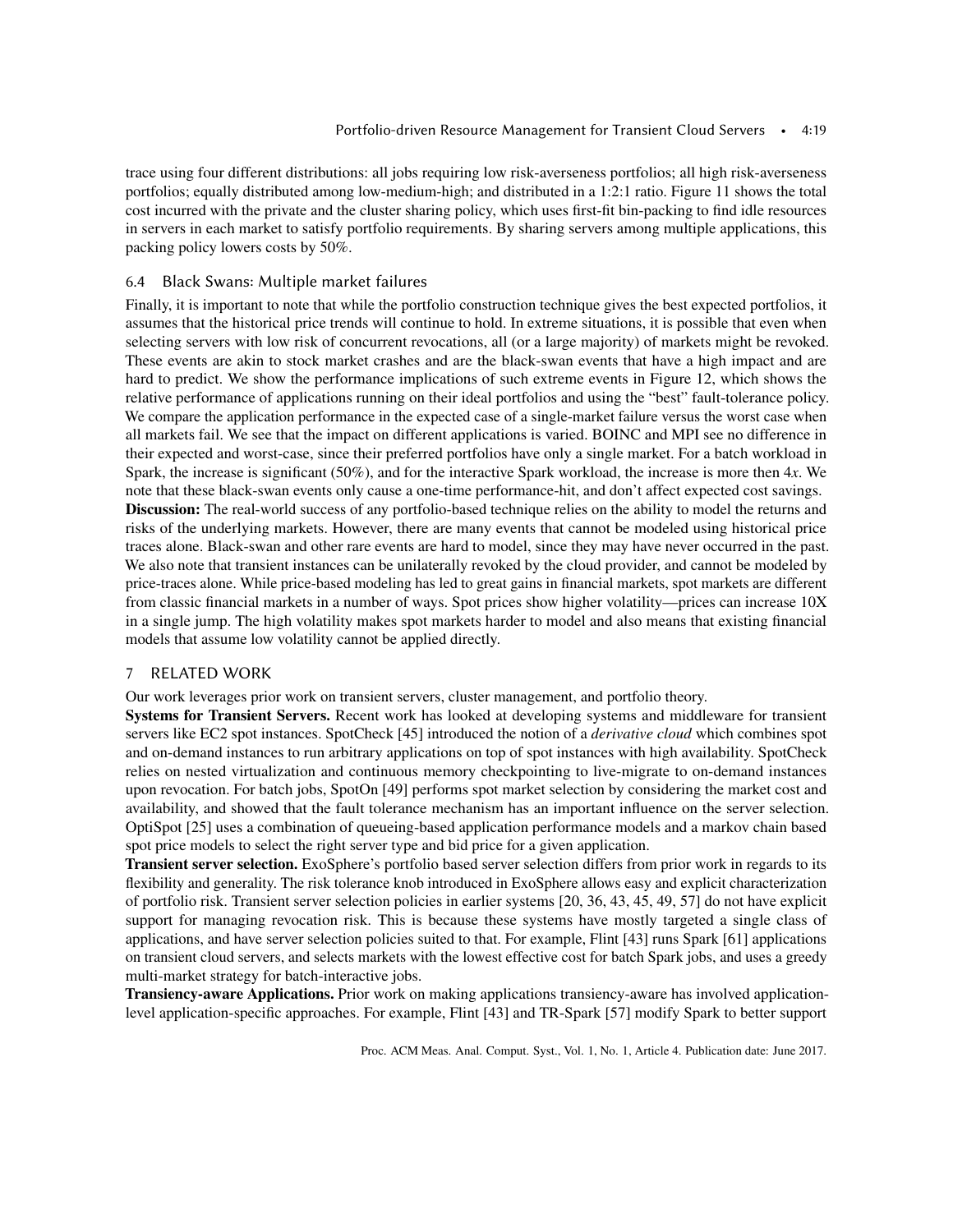#### 4:20 • Prateek Sharma, David Irwin, and Prashant Shenoy

transiency, e.g., via checkpointing, while related work focuses on optimizing MPI jobs for spot servers [\[36\]](#page-21-4). Similar work has modified Hadoop and other batch applications for transient servers as well [\[56,](#page-21-13) [59\]](#page-22-2). Checkpointing and scheduling policies for data processing and machine learning workloads on transient resources have been developed more recently in [\[31,](#page-21-14) [58\]](#page-22-5).

Portfolios. In contrast to prior work which focused on supporting narrow classes of applications on transient servers, ExoSphere's goal is to provide a common platform for a wide range of applications. ExoSphere distills common abstractions based on the experience of past work to enable easy modification of current and future applications to support transiency. Our portfolio abstraction is inspired from financial economics, where investment portfolios are created for diversification and to reduce risk [\[26,](#page-21-15) [28,](#page-21-16) [37,](#page-21-5) [38\]](#page-21-6) . In transient server markets, diversification reduces the probability of simultaneous revocations, and thus plays a crucial role in server selection. The idea of risk-reduction using diversification formalized in Modern Portfolio Theory in the 1950's remain the basis for other popular portfolio creation techniques such as Black-Litterman [\[40\]](#page-21-17). Exploring other portfolio construction techniques for server selection remains part of our future work.

A significant amount of prior work has gone into optimizing multiple objectives in the context of server selection. Server selection to optimize for performance and cost of on-demand servers (but without transiency considerations) is discussed in [\[29,](#page-21-18) [55\]](#page-21-19), and in [\[53\]](#page-21-20) which uses genetic algorithms to find spot/on-demand pareto-efficient frontier. CherryPick [\[11\]](#page-20-19) uses bayesian optimization to select cost-optimal on-demand servers. Utility-based selection of servers is shown in [\[19\]](#page-20-0), which selects homogeneous cloud servers for different applications. In contrast, ExoSphere selects a heterogeneous mix. Our use of portfolios is not to be confused with portfolios of policies/algorithms wherein a portfolio of multiple policies and algorithms are run to find the most efficient algorithm. This approach is commonly used in SAT solvers [\[33\]](#page-21-21), and has also been applied to cloud scheduling [\[48\]](#page-21-22).

Cluster Management. There has been a significant amount of work on designing cluster resource managers [\[15,](#page-20-20) [32,](#page-21-9) [41,](#page-21-23) [51,](#page-21-24) [52\]](#page-21-10) and resource management policies for running multiple applications in data center [\[22,](#page-20-21) [30,](#page-21-25) [34,](#page-21-26) [35\]](#page-21-27) and cloud environments [\[23,](#page-20-22) [24\]](#page-20-23). In particular, ExoSphere builds on Mesos [\[32\]](#page-21-9) and can be viewed as a transiencyaware cluster manager. To our knowledge, current cluster managers do not support transiency and variable pricing as first-class primitives.

Resource Allocation in Data Centers. There has also been a significant amount of work in allocation of surplus resources and risk-driven resource allocation in data centers. [\[18\]](#page-20-24) allows idle resources to be reclaimed and uses resource usage traces to predict resource availability for long running services. Services can run uninterrupted with a high probability by maintaining slack between the resource allocation and usage. Risk-aware overbooking of resources by using admission-control policies is discussed in [\[50\]](#page-21-28). [\[42\]](#page-21-29) considers job task placement to mitigate correlated failures in the data center, where a failure in a power component can affect multiple machines and hence multiple tasks. Using surplus resources in computational clusters has a long history—Spawn [\[54\]](#page-21-30) introduced a market based system for selling idle resources to applications, similar to what public cloud operators are doing now. ExoSphere's portfolio-driven allocation policies can work in data center environments where the resource allocation involves optimizing two different and possibly competing objectives. For example, ExoSphere can be used to minimize performance interference adjusted costs, where instead of revocation risk, there is risk of performance interference due to co-located applications. We note that the transiency specific API that we have developed for applications can be used "as-is" in data center environments, where the resources of low priority jobs are revoked in favour of higher priority applications.

## 8 CONCLUSION

The effective use of transient servers is predicated on their careful selection. In this paper, we introduced portfolio modeling for transient server resource management. Unlike prior resource management schemes, portfolios allow the easy creation of virtual clusters with different revocation risk tolerances. Existing convex optimization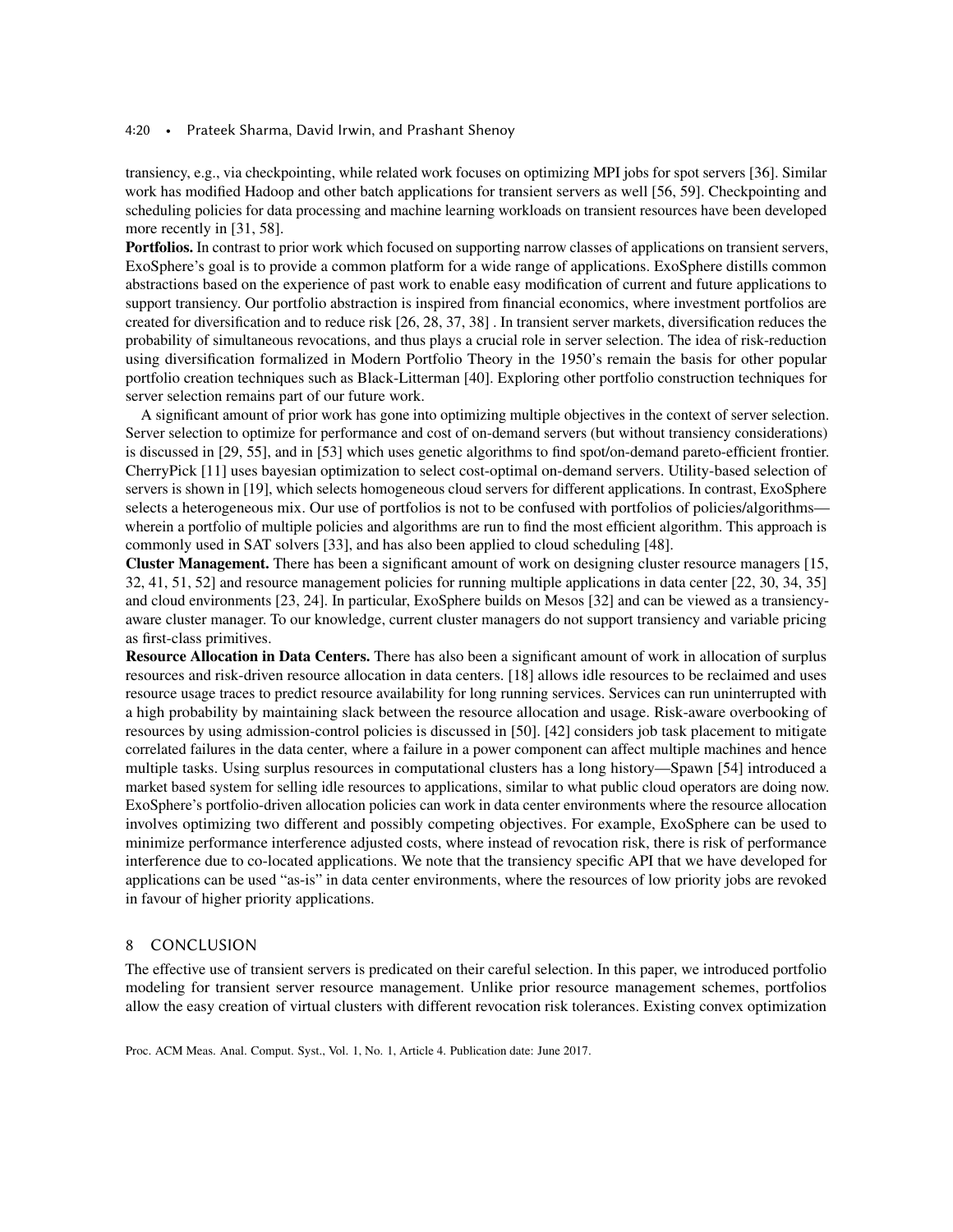techniques can compute portfolios efficiently—computing portfolios for 2,500 spot markets takes well under one minute.

We have prototyped and implemented a portfolio-driven cluster manager, ExoSphere, that exposes a narrow, uniform interface and allows multiple applications to develop and use their own transiency-aware policies for handling revocations. We have shown that existing applications such as MPI, Spark, etc., can use this interface to design their own policies and significantly increase their performance and cost saving on transient servers. Our experience with portfolios has shown that they are a powerful and promising resource management primitive, and can be especially useful in situations where multiple resource management objectives (such as cost and revocation risk) have to be minimized.

Acknowledgments. We thank our shepherd Giuliano Casale and all the reviewers for their insightful comments that helped us improve the paper. This work is supported in part by NSF grants #1422245 and #1229059, a Google faculty research award, and by Amazon Web Services (AWS) Cloud Credits. Any opinions, findings, and conclusions or recommendations expressed in this material are those of the author(s) and do not necessarily reflect the views of the National Science Foundation.

# REFERENCES

- <span id="page-20-4"></span>[1] Amazon EC2 Spot Instances. [https://aws.amazon.com/ec2/spot/,](https://aws.amazon.com/ec2/spot/) September 24th 2015.
- <span id="page-20-8"></span>[2] Ec2 spot bid advisor. [https://aws.amazon.com/ec2/spot/bid-advisor/,](https://aws.amazon.com/ec2/spot/bid-advisor/) September 2015.
- <span id="page-20-7"></span>[3] Ec2 spot-fleet. [http://docs.aws.amazon.com/AWSEC2/latest/UserGuide/spot-fleet.html,](http://docs.aws.amazon.com/AWSEC2/latest/UserGuide/spot-fleet.html) September 2015.
- <span id="page-20-17"></span>[4] Eucalyptus workload traces. [https://www.cs.ucsb.edu/~rich/workload/,](https://www.cs.ucsb.edu/~rich/workload/) 2015.
- <span id="page-20-3"></span>[5] Google preemptible instances. [https://cloud.google.com/compute/docs/instances/preemptible,](https://cloud.google.com/compute/docs/instances/preemptible) September 24th 2015.
- <span id="page-20-2"></span>[6] Kubernetes. [https://kubernetes.io,](https://kubernetes.io) June 2016.
- <span id="page-20-15"></span>[7] Mpich: High performance portable mpi. [https://www.open-mpi.org/,](https://www.open-mpi.org/) 2016.
- <span id="page-20-13"></span>[8] Openmpi checkpointing. [https://www.open-mpi.org/faq/?category=ft,](https://www.open-mpi.org/faq/?category=ft) 2016.
- <span id="page-20-11"></span>[9] Risk-return trade-off. [http://cvxopt.org/examples/book/portfolio.html,](http://cvxopt.org/examples/book/portfolio.html) 2016.
- <span id="page-20-6"></span>[10] Ec2 spot instances pricing. [https://aws.amazon.com/ec2/spot/pricing/,](https://aws.amazon.com/ec2/spot/pricing/) January 2017.
- <span id="page-20-19"></span>[11] O. Alipourfard, H. H. Liu, J. Chen, S. Venkataraman, M. Yu, and M. Zhang. Cherrypick: Adaptively unearthing the best cloud configurations for big data analytics. In *NSDI*. USENIX, 2017.
- <span id="page-20-14"></span>[12] D. P. Anderson. Boinc: A system for public-resource computing and storage. In *Grid Computing, 2004. Proceedings. Fifth IEEE/ACM International Workshop on*, pages 4–10. IEEE, 2004.
- <span id="page-20-16"></span>[13] D. H. Bailey, E. Barszcz, J. T. Barton, D. S. Browning, R. L. Carter, L. Dagum, R. A. Fatoohi, P. O. Frederickson, T. A. Lasinski, R. S. Schreiber, et al. The nas parallel benchmarks. *International Journal of High Performance Computing Applications*, 5(3):63–73, 1991.
- <span id="page-20-5"></span>[14] O. Ben-Yehuda, M. Ben-Yehuda, A. Schuster, and D. Tsafrir. Deconstructing Amazon EC2 Spot Instance Pricing. In *CloudCom*, November 2011.
- <span id="page-20-20"></span>[15] E. Boutin, J. Ekanayake, W. Lin, B. Shi, J. Zhou, Z. Qian, M. Wu, and L. Zhou. Apollo: scalable and coordinated scheduling for cloud-scale computing. In *OSDI*, 2014.
- <span id="page-20-10"></span>[16] S. Boyd and L. Vandenberghe. *Convex Optimization*. Cambridge University Press, 2004.
- <span id="page-20-9"></span>[17] R. A. Brealey, S. C. Myers, F. Allen, and P. Mohanty. *Principles of corporate finance*. Tata McGraw-Hill Education, 2012.
- <span id="page-20-24"></span>[18] M. Carvalho, W. Cirne, F. Brasileiro, and J. Wilkes. Long-term slos for reclaimed cloud computing resources. In *Proceedings of the ACM Symposium on Cloud Computing*, pages 1–13. ACM, 2014.
- <span id="page-20-0"></span>[19] J. Chen, C. Wang, B. B. Zhou, L. Sun, Y. C. Lee, and A. Y. Zomaya. Tradeoffs between profit and customer satisfaction for service provisioning in the cloud. In *HPDC*, pages 229–238. ACM, 2011.
- <span id="page-20-18"></span>[20] M. Ciavotta, E. Gianniti, and D. Ardagna. D-space4cloud: a design tool for big data applications. In *Algorithms and Architectures for Parallel Processing*, pages 614–629. Springer, 2016.
- <span id="page-20-12"></span>[21] J. T. Daly. A Higher Order Estimate of the Optimum Checkpoint Interval for Restart Dumps. *Future Generation Computer Systems*, 22(3), 2006.
- <span id="page-20-21"></span>[22] P. Delgado, F. Dinu, A.-M. Kermarrec, and W. Zwaenepoel. Hawk: Hybrid datacenter scheduling. In *USENIX ATC*, 2015.
- <span id="page-20-22"></span>[23] C. Delimitrou and C. Kozyrakis. Quasar: resource-efficient and qos-aware cluster management. In *ACM SIGPLAN Notices*, volume 49, pages 127–144. ACM, 2014.
- <span id="page-20-23"></span>[24] C. Delimitrou and C. Kozyrakis. Hcloud: Resource-efficient provisioning in shared cloud systems. In *ASPLOS*, 2016.
- <span id="page-20-1"></span>[25] D. J. Dubois and G. Casale. Optispot: minimizing application deployment cost using spot cloud resources. *Cluster Computing*, pages 1–17, 2016.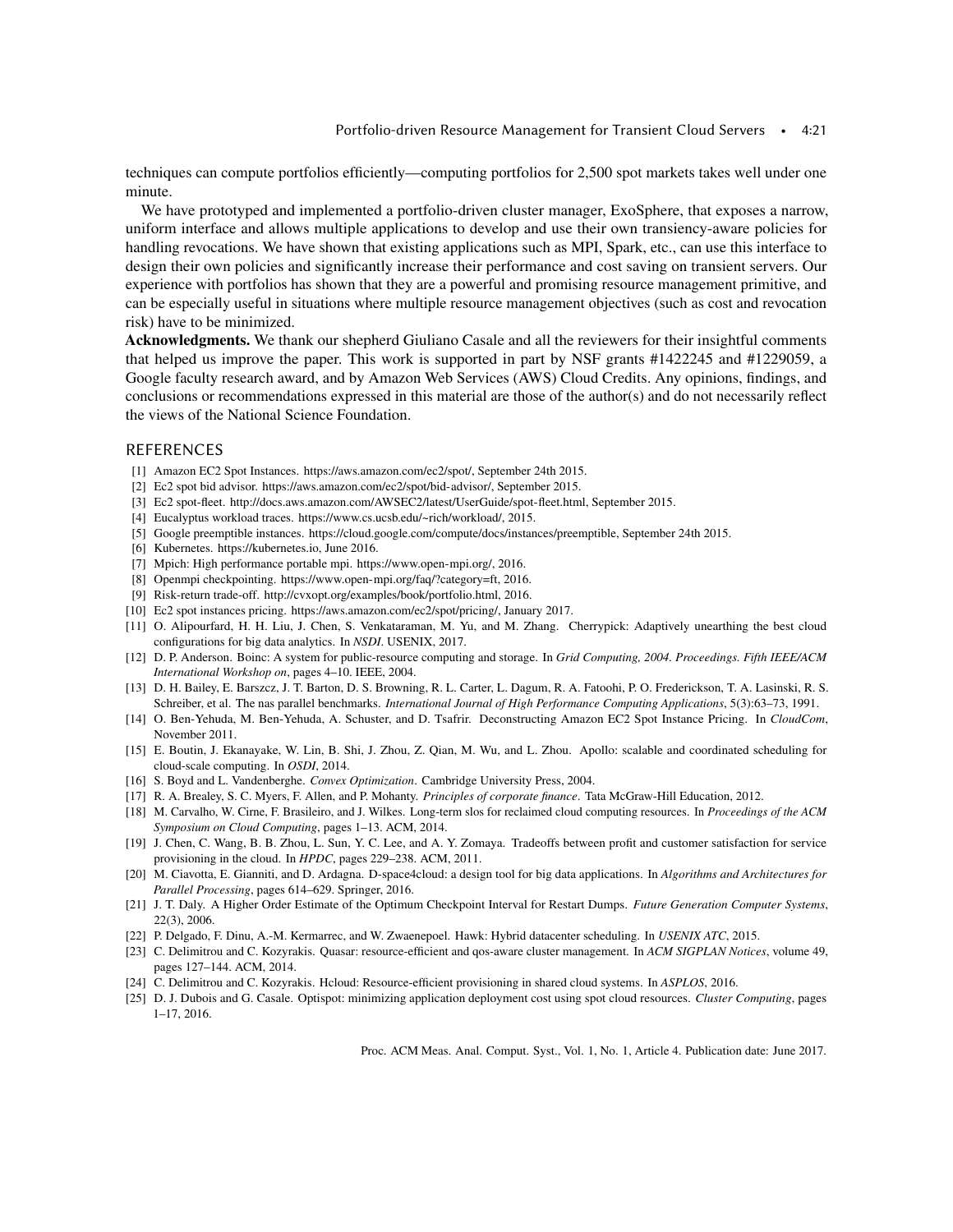#### 4:22 • Prateek Sharma, David Irwin, and Prashant Shenoy

- <span id="page-21-15"></span>[26] E. J. Elton, M. J. Gruber, S. J. Brown, and W. N. Goetzmann. *Modern portfolio theory and investment analysis*. John Wiley & Sons, 2009.
- <span id="page-21-8"></span>[27] D. R. Engler, M. F. Kaashoek, et al. Exokernel: An operating system architecture for application-level resource management. In *SOSP*. ACM, 1995.
- <span id="page-21-16"></span>[28] F. J. Fabozzi, F. Gupta, and H. M. Markowitz. The legacy of modern portfolio theory. *The Journal of Investing*, 11(3):7–22, 2002.
- <span id="page-21-18"></span>[29] B. Farley, A. Juels, V. Varadarajan, T. Ristenpart, K. D. Bowers, and M. M. Swift. More for your money: exploiting performance heterogeneity in public clouds. In *Symposium on Cloud Computing*. ACM, 2012.
- <span id="page-21-25"></span>[30] A. Ghodsi, M. Zaharia, B. Hindman, A. Konwinski, S. Shenker, and I. Stoica. Dominant resource fairness: Fair allocation of multiple resource types. In *NSDI*, 2011.
- <span id="page-21-14"></span>[31] A. Harlap, A. Tumanov, A. Chung, G. Ganger, and P. Gibbons. Proteus: agile ml elasticity through tiered reliability in dynamic resource markets. In *EuroSys*. ACM, 2017.
- <span id="page-21-9"></span>[32] B. Hindman, A. Konwinski, M. Zaharia, A. Ghodsi, A. D. Joseph, R. H. Katz, S. Shenker, and I. Stoica. Mesos: A platform for fine-grained resource sharing in the data center. In *NSDI*, 2011.
- <span id="page-21-21"></span>[33] B. A. Huberman, R. M. Lukose, and T. Hogg. An economics approach to hard computational problems. *Science*, 275(5296):51–54, 1997.
- <span id="page-21-26"></span>[34] K. Karanasos, S. Rao, C. Curino, C. Douglas, K. Chaliparambil, G. M. Fumarola, S. Heddaya, R. Ramakrishnan, and S. Sakalanaga. Mercury: Hybrid centralized and distributed scheduling in large shared clusters. In *USENIX ATC*, 2015.
- <span id="page-21-27"></span>[35] J. Mace, P. Bodik, R. Fonseca, and M. Musuvathi. Retro: Targeted resource management in multi-tenant distributed systems. In *NSDI 15*, 2015.
- <span id="page-21-4"></span>[36] A. Marathe, R. Harris, D. Lowenthal, B. R. De Supinski, B. Rountree, and M. Schulz. Exploiting redundancy for cost-effective, time-constrained execution of hpc applications on amazon ec2. In *HPDC*. ACM, 2014.
- <span id="page-21-5"></span>[37] H. Markowitz. Portfolio selection. *The journal of finance*, 7(1):77–91, 1952.
- <span id="page-21-6"></span>[38] A. Meucci. *Risk and Asset Allocation*. Springer Finance, 2005.
- <span id="page-21-2"></span>[39] X. Ouyang, D. Irwin, and P. Shenoy. Spotlight: An information service for the cloud. In *IEEE International Conference on Distributed Computing Systems (ICDCS)*, 2016.
- <span id="page-21-17"></span>[40] S. Satchell and A. Scowcroft. A demystification of the black–litterman model: Managing quantitative and traditional portfolio construction. *Journal of Asset Management*, 1(2):138–150, 2000.
- <span id="page-21-23"></span>[41] M. Schwarzkopf, A. Konwinski, M. Abd-El-Malek, and J. Wilkes. Omega: flexible, scalable schedulers for large compute clusters. In *EuroSys*. ACM, 2013.
- <span id="page-21-29"></span>[42] M. Sedaghat, E. Wadbro, J. Wilkes, S. De Luna, O. Seleznjev, and E. Elmroth. Diehard: reliable scheduling to survive correlated failures in cloud data centers. In *Cluster, Cloud and Grid Computing (CCGrid)*, pages 52–59. IEEE/ACM, 2016.
- <span id="page-21-3"></span>[43] P. Sharma, T. Guo, X. He, D. Irwin, and P. Shenoy. Flint: batch-interactive data-intensive processing on transient servers. In *EuroSys*. ACM, 2016.
- <span id="page-21-11"></span>[44] P. Sharma, D. Irwin, and P. Shenoy. How not to bid the cloud. In *HotCloud*. USENIX, 2016.
- <span id="page-21-12"></span>[45] P. Sharma, S. Lee, T. Guo, D. Irwin, and P. Shenoy. Spotcheck: Designing a derivative iaas cloud on the spot market. In *EuroSys*, page 16. ACM, 2015.
- <span id="page-21-0"></span>[46] R. Singh, D. Irwin, P. Shenoy, and K. Ramakrishnan. Yank: Enabling Green Data Centers to Pull the Plug. In *NSDI*, April 2013.
- <span id="page-21-1"></span>[47] R. Singh, P. Sharma, D. Irwin, P. Shenoy, and K. Ramakrishnan. Here today, gone tomorrow: Exploiting transient servers in datacenters. *IEEE Internet Computing*, 18(4):22–29, 2014.
- <span id="page-21-22"></span>[48] A. I. Siqi Shen, Kefeng Deng and D. Epema. Scheduling jobs in the cloud using on-demand and reserved instances. In *EuroPar*, 2013.
- <span id="page-21-7"></span>[49] S. Subramanya, T. Guo, P. Sharma, D. Irwin, and P. Shenoy. SpotOn: A Batch Computing Service for the Spot Market. In *SOCC*, August 2015.
- <span id="page-21-28"></span>[50] L. Tomas and J. Tordsson. An autonomic approach to risk-aware data center overbooking. In *Transactions on Cloud Computing*. IEEE, 2014.
- <span id="page-21-24"></span>[51] V. K. Vavilapalli, A. C. Murthy, C. Douglas, S. Agarwal, M. Konar, R. Evans, T. Graves, J. Lowe, H. Shah, S. Seth, et al. Apache hadoop yarn: Yet another resource negotiator. In *Symposium on Cloud Computing*. ACM, 2013.
- <span id="page-21-10"></span>[52] A. Verma, L. Pedrosa, M. Korupolu, D. Oppenheimer, E. Tune, and J. Wilkes. Large-scale cluster management at google with borg. In *EuroSys*. ACM, 2015.
- <span id="page-21-20"></span>[53] A. Vintila, A.-M. Oprescu, and T. Kielmann. Fast (re-) configuration of mixed on-demand and spot instance pools for high-throughput computing. In *Workshop on Optimization techniques for resources management in clouds*, pages 25–32. ACM, 2013.
- <span id="page-21-30"></span>[54] C. A. Waldspurger, T. Hogg, B. A. Huberman, J. O. Kephart, and W. S. Stornetta. Spawn: A distributed computational economy. *IEEE Transactions on Software Engineering*, 18(2):103–117, 1992.
- <span id="page-21-19"></span>[55] J. Wen, L. Lu, G. Casale, and E. Smirni. Less can be more: Micro-managing vms in amazon ec2. In *International Conference on Cloud Computing*. IEEE, 2015.
- <span id="page-21-13"></span>[56] A. Wieder, P. Bhatotia, A. Post, and R. Rodrigues. Orchestrating the deployment of computations in the cloud with conductor. In *NSDI 12*, 2012.